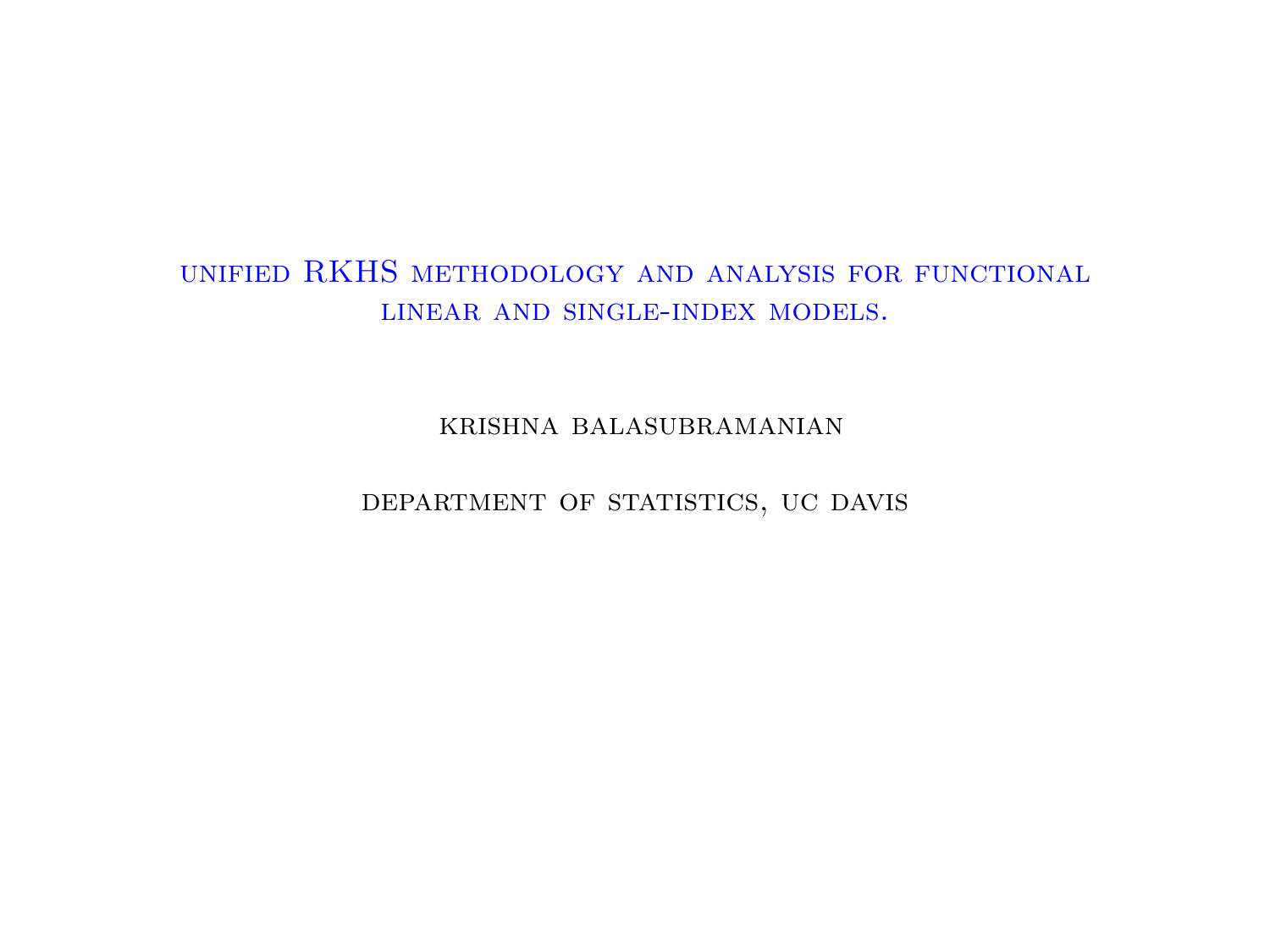$\triangleright$  Joint work with:

. Hans-Georg Muller, UC Davis.

. Bharath K Sriperumbudur, Penn State.

 $\triangleright$  Paper available in arXiv soon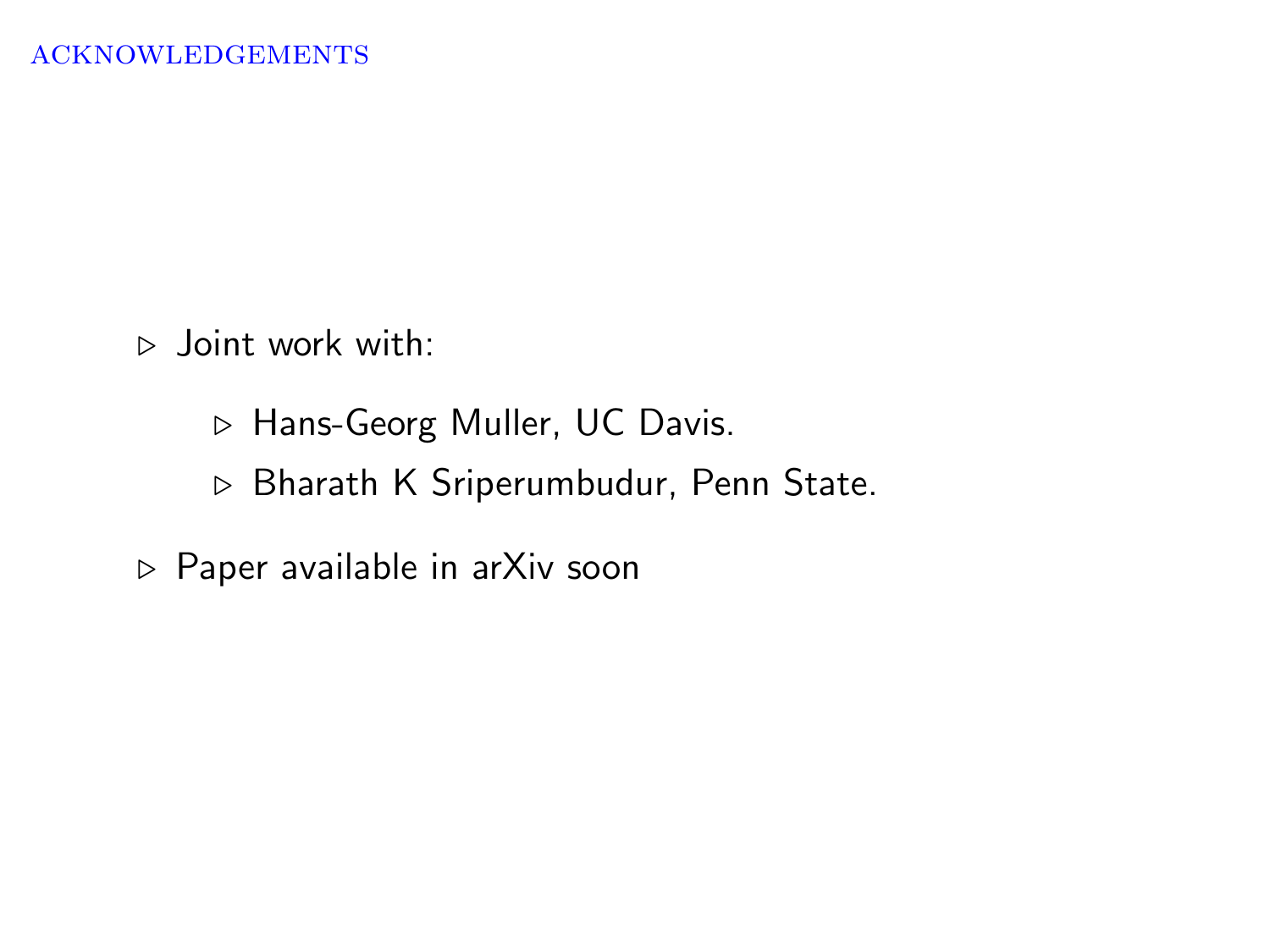#### introduction: problem setup

 $\triangleright$  Given:

- $\triangleright$  Domain  $S = [0, 1]$ .
- ⊳ Input/predictor process  $X(t)$ ,  $t \in S$ .
- $\rhd$  Output/response  $Y \in \mathbb{R}$ .
- . Functional linear model:

$$
Y = \int_S X(t) \beta^*(t) dt + \epsilon = \langle X, \beta^* \rangle_{L^2(S)} + \epsilon,
$$

 $\triangleright$  Here,  $\epsilon$  is an exogenous additive noise such that  $\mathbb{E}\left[\epsilon|X\right]=0$  and  $\mathbb{E}[\epsilon^2]=\sigma^2.$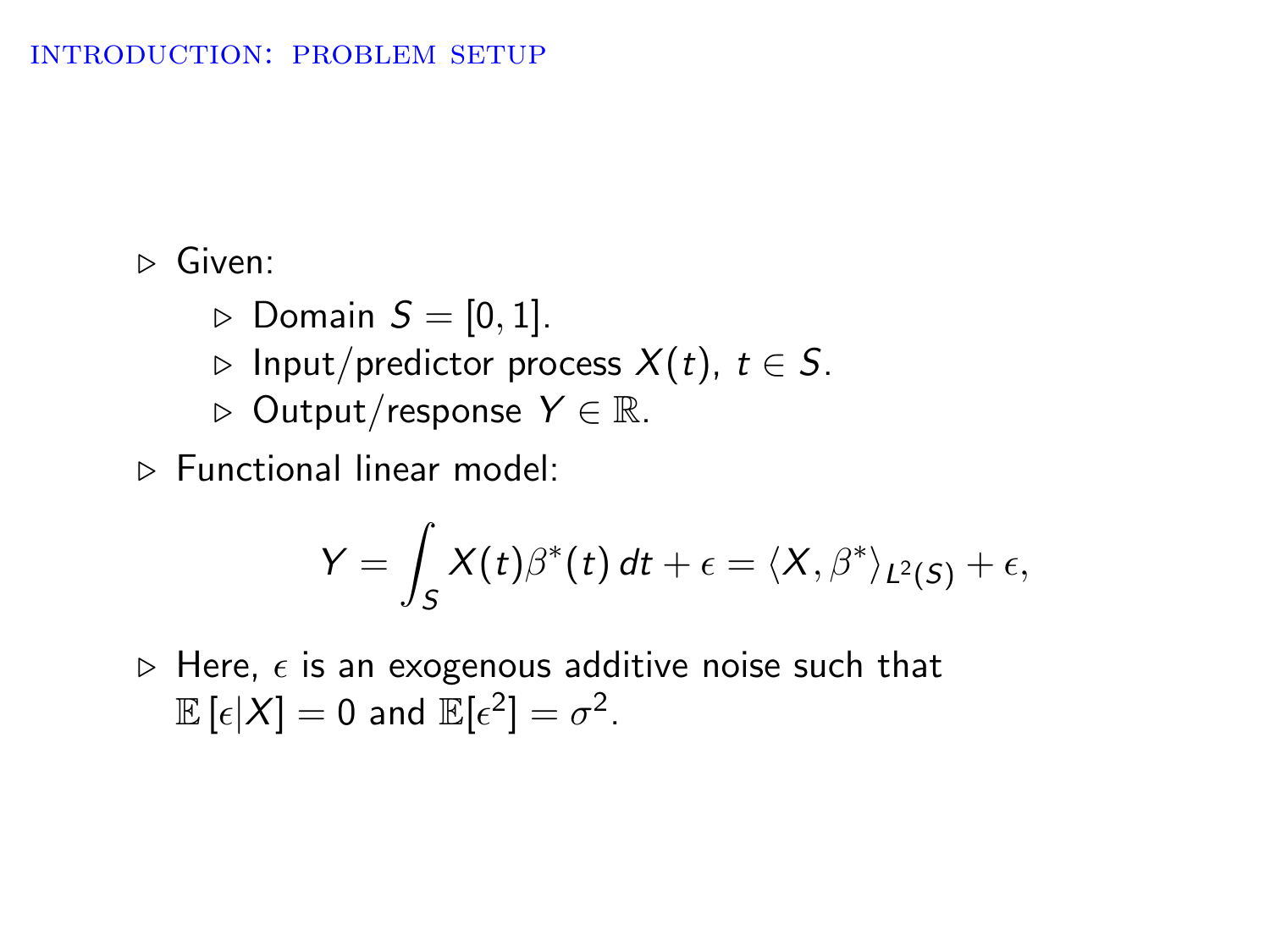$\triangleright$  Functional single-index model:

<span id="page-3-0"></span>
$$
Y = g\left(\int_S X(t)\beta^*(t) dt\right) + \epsilon = g\left(\langle X, \beta^*\rangle_{L^2(S)}\right) + \epsilon, \quad (1)
$$

for some function  $g : \mathbb{R} \to \mathbb{R}$ .

- $\triangleright$  The parameter  $\beta^*$  is called the index and the function  $\boldsymbol{g}$  the link function.
- $\triangleright$  When  $g(a) = a$ , the single-index model in [\(1\)](#page-3-0) becomes the functional linear model.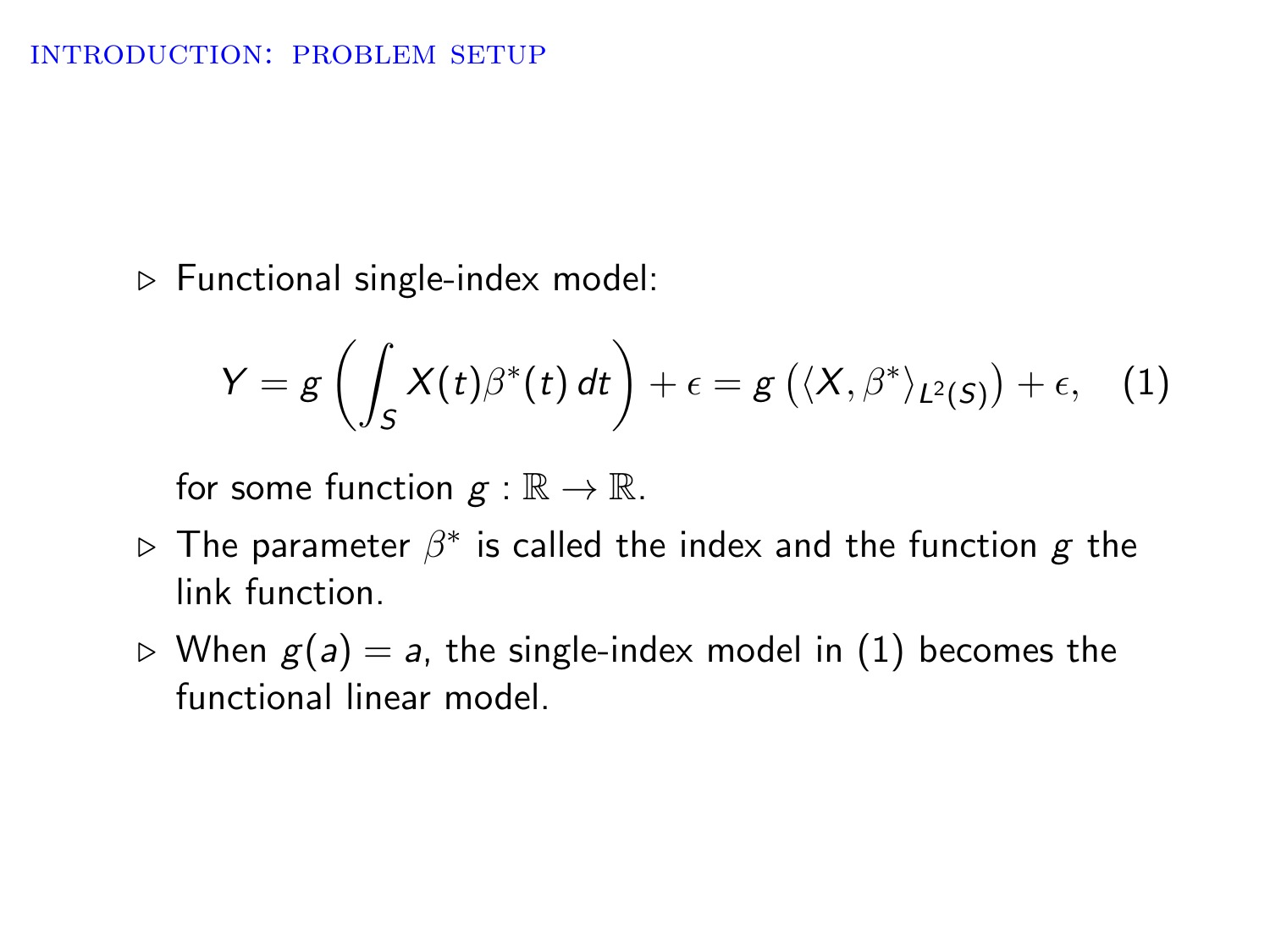- $\triangleright$  Given  $n$  observations  $\{(X_i,Y_i)\}_{1\leq i\leq n}$  that are independent and identically distributed copies of  $(X, Y)$ , we study how to estimate the index parameter  $\beta^*$  in [\(1\)](#page-3-0).
- $\triangleright$  Estimation procedure is agnostic to the specification of the link function - interaction between the allowed class of link functions and the distribution of the covariate X becomes crucial.
- $\triangleright$  Throughout, we assume that X is a zero-mean Gaussian process.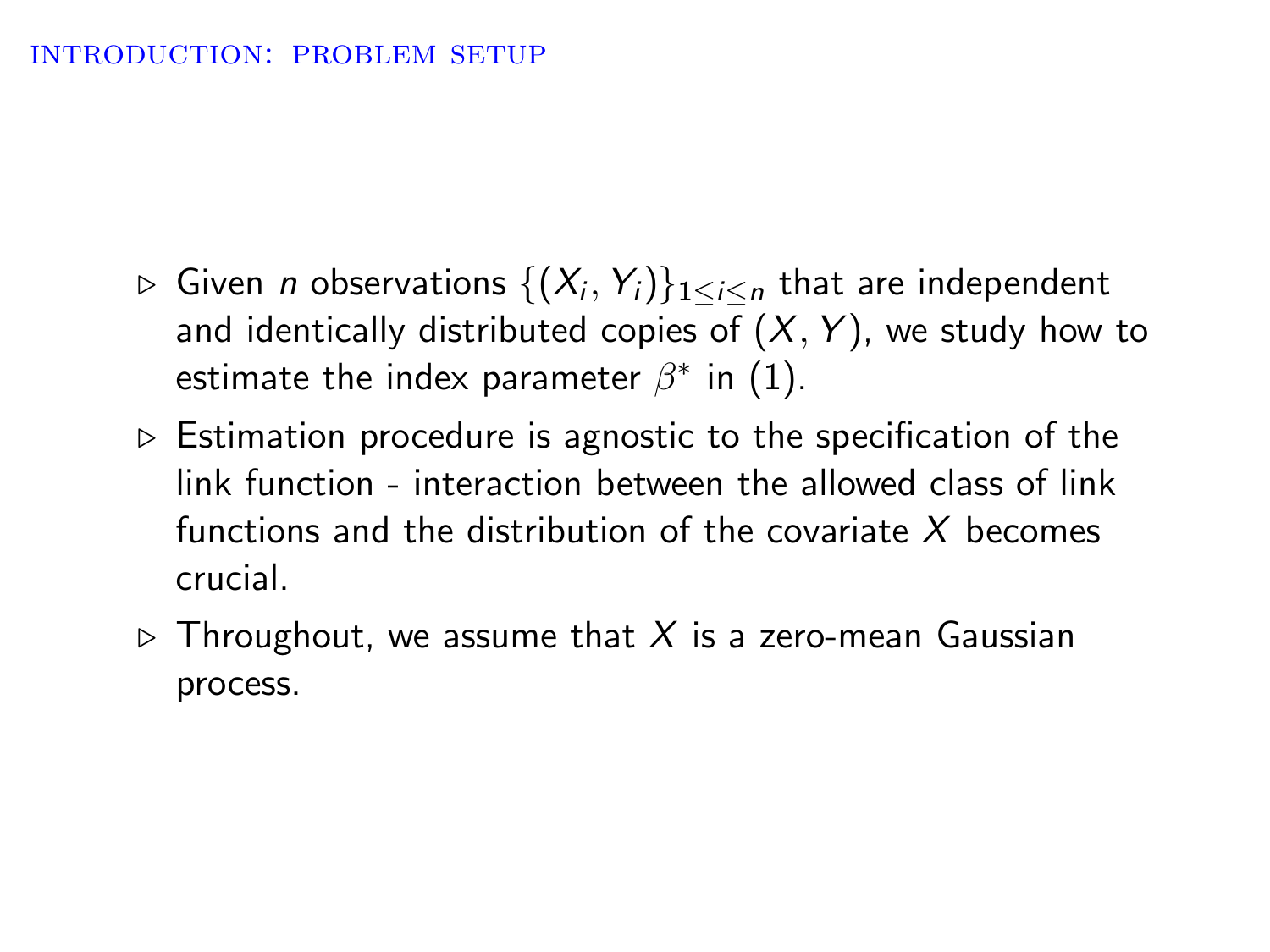#### introduction: related work

- $\triangleright$  Yuan and Cai (2010), and Cai and Yuan (2012) considered an RKHS approach for linear setting. They assumed the truth lies inside the RKHS. Avoids restrictive eigen-gap assumptions made in prior FPCA-based works.
- $\triangleright$  Muller and Stadmuller (2005) proposed and analyzed an MLE-based approach for generalized functional linear models (special cases of single-index models) and established consistency results.
- $\triangleright$  Shang and Cheng (2015) considered an RKHS approach for the generalized functional linear models and established inferential results when the truth is in RKHS.
- $\triangleright$  The above works require knowledge of the link function g to estimate the index parameter.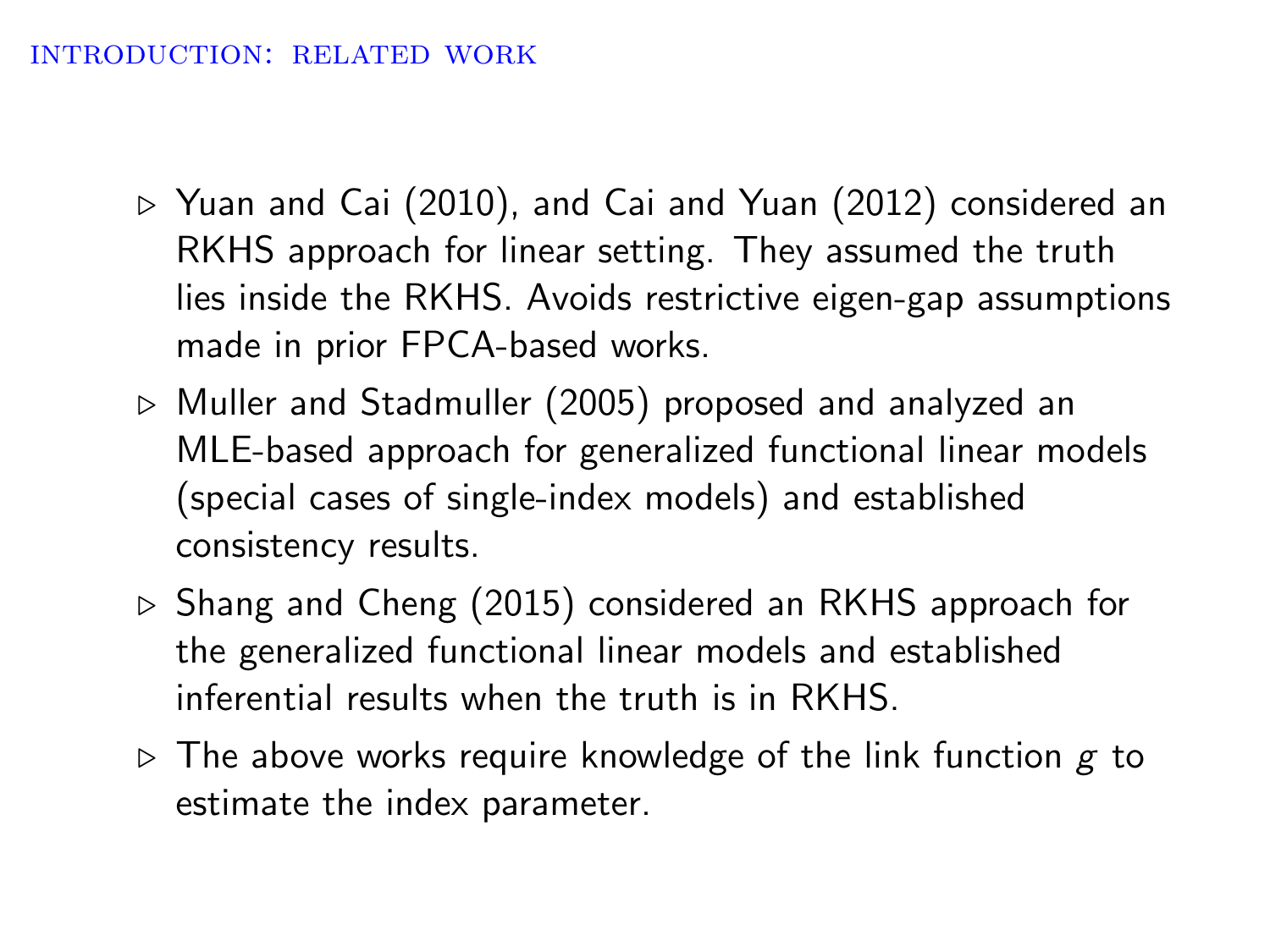#### introduction: methodological contributions

- $\triangleright$  We provide a unified framework for estimating the index for both the linear and single-index models, for a wide class of unknown link functions.
- $\triangleright$  Specifically, we illustrate that the standard functional linear RKHS least-squares estimator also provides an efficient estimator of the index parameter in the single-index model under the Gaussian process assumption.
- $\triangleright$  Justification based on *infinite-dimensional* analogues of Gaussian Stein's identity.
- $\triangleright$  Naturally handles mis-specification with respect to the link function for both the linear and single-index models.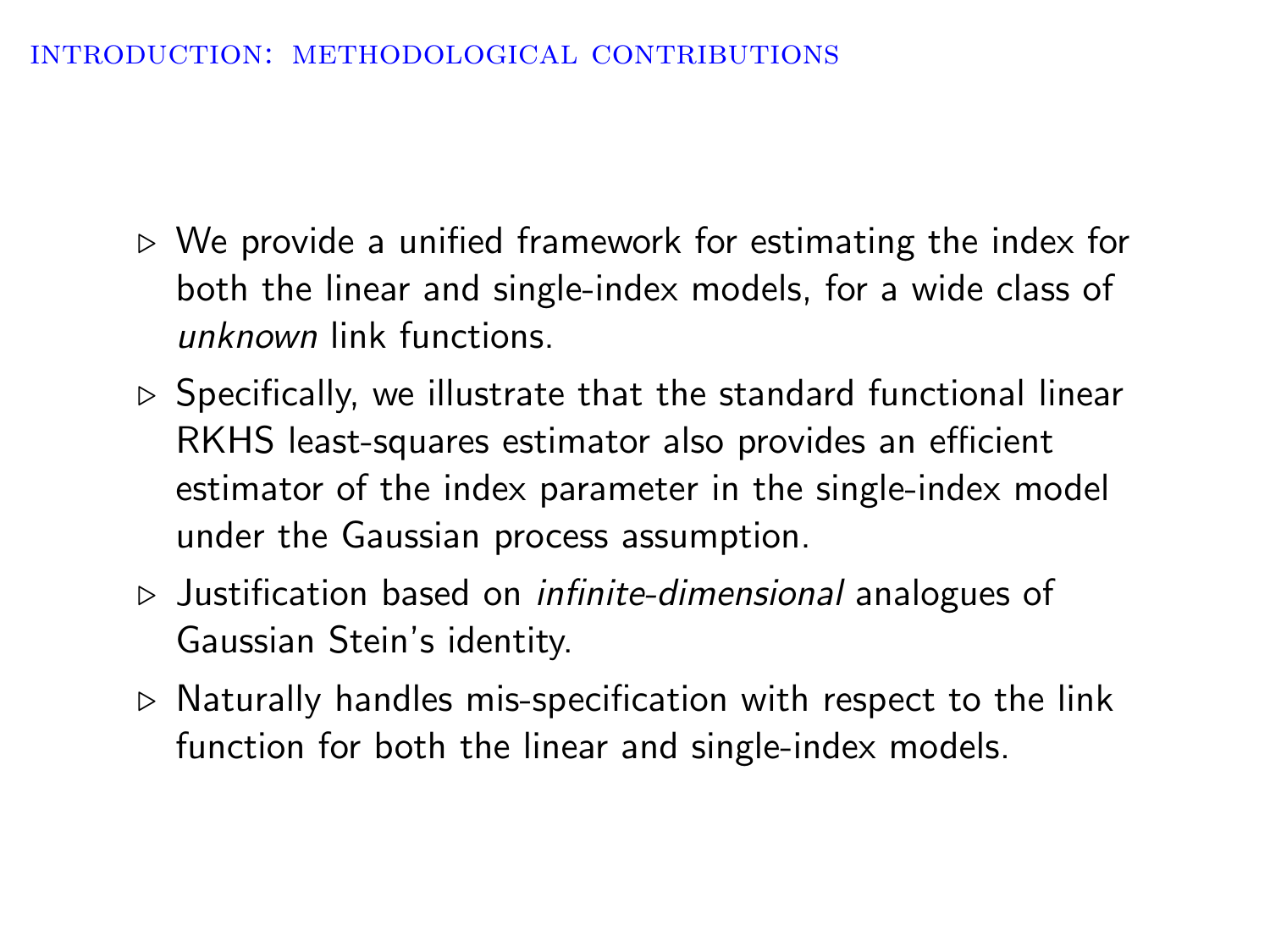INTRODUCTION: THEORETICAL CONTRIBUTIONS

 $\triangleright$  Rates of estimating the index depends on  $\triangleright$  Integral operator T associated to the RKHS

 $\triangleright$  Covariance operator C of the Gaussian process X.

 $\triangleright$  Compared to previous works, we provide results without:  $\triangleright$  Restrictive commutativity assumptions on T and C.

 $\triangleright$   $\tilde{\beta}^*$  being inside the RKHS under consideration.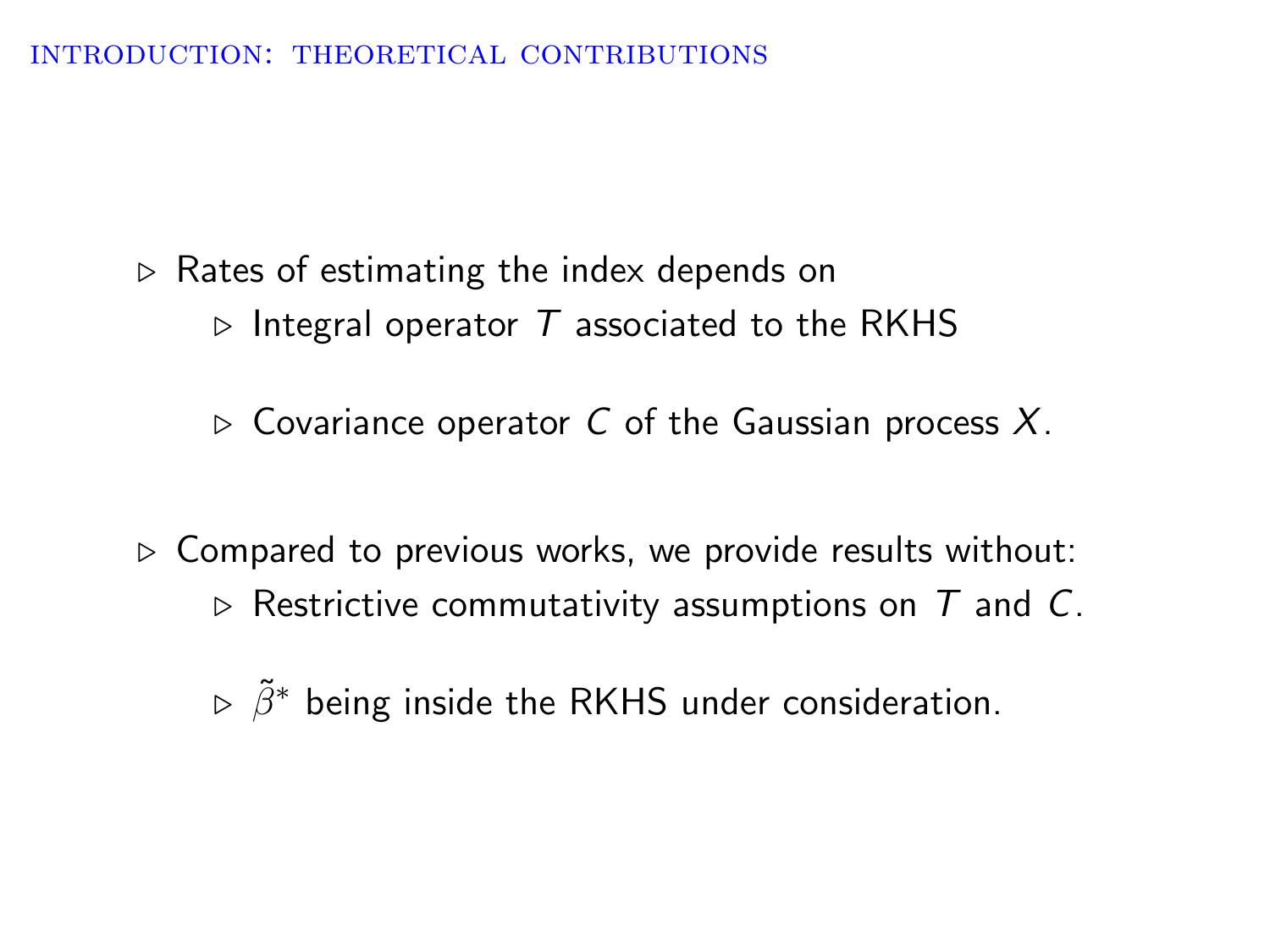Methodology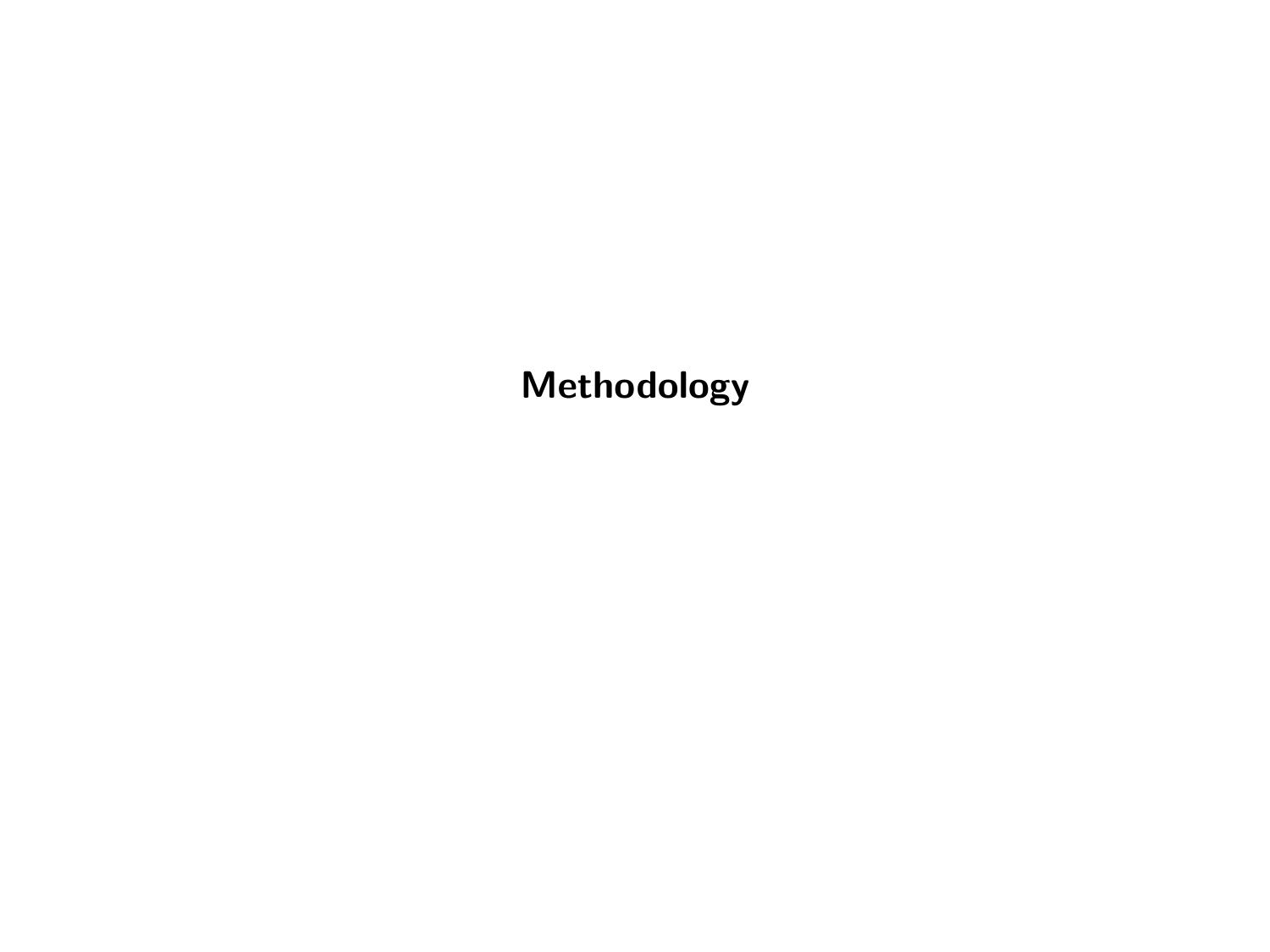$\triangleright$  Infinite-dimensional extensions of Gaussian Stein's identity:

For a zero-mean Gaussian random element  $X$  in a separable Hilbert space with covariance operator  $C$ , and for smooth enough real-valued functions  $f$ , we have

$$
\mathbb{E}[Xf(X)]=C\mathbb{E}[\nabla f(X)],
$$

where  $\nabla$  is the Fréchet derivative.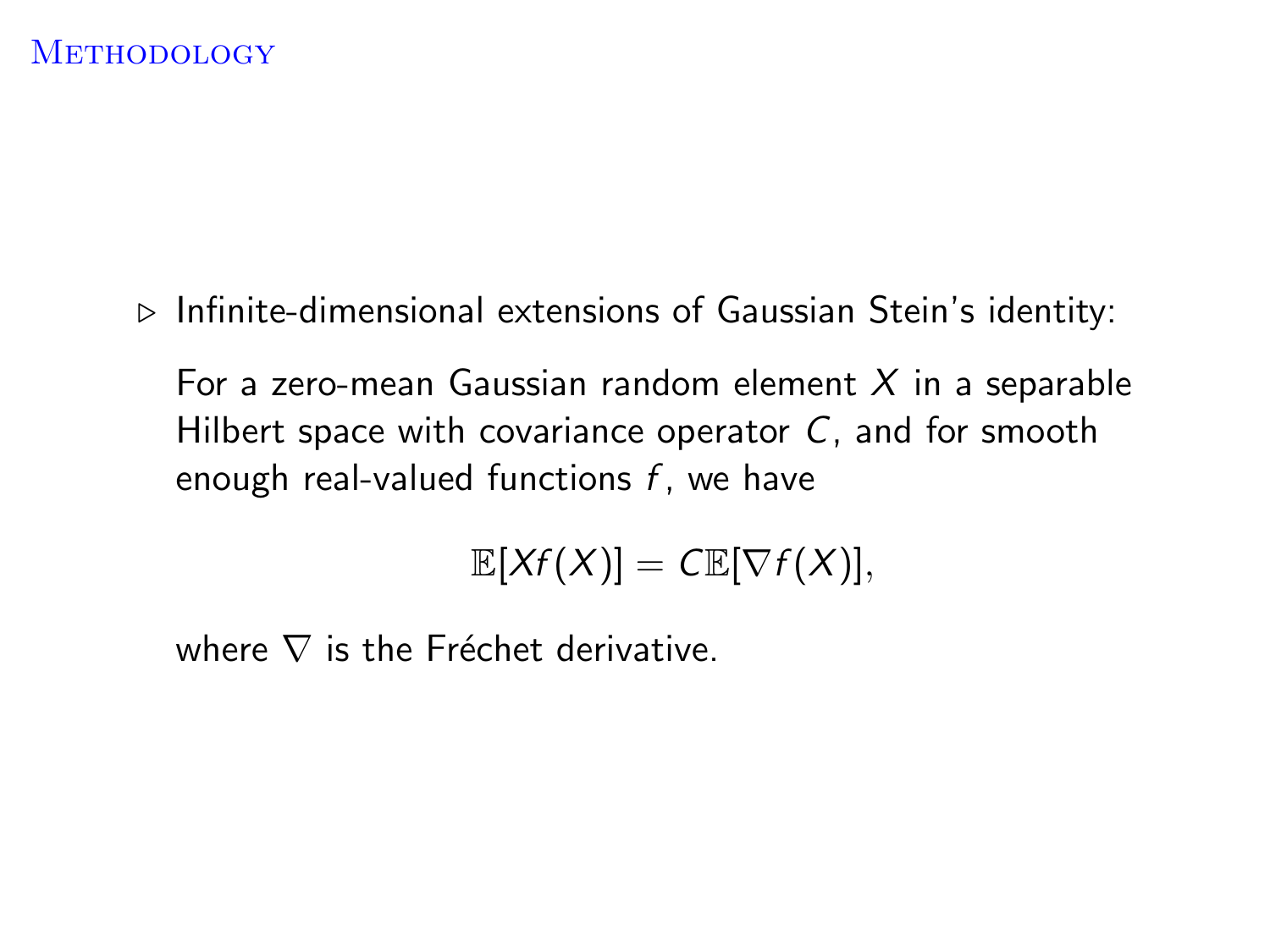$\triangleright$  In our context, by leveraging the version of Stein's identity for Hilbert-valued random vectors, we have

$$
\mathbb{E}[YX] = \mathbb{E}[\nabla g(\langle \beta, X \rangle)] = \vartheta_{g,\beta^*} C \beta^*,
$$

where  $\nabla$  is the Fréchet derivative.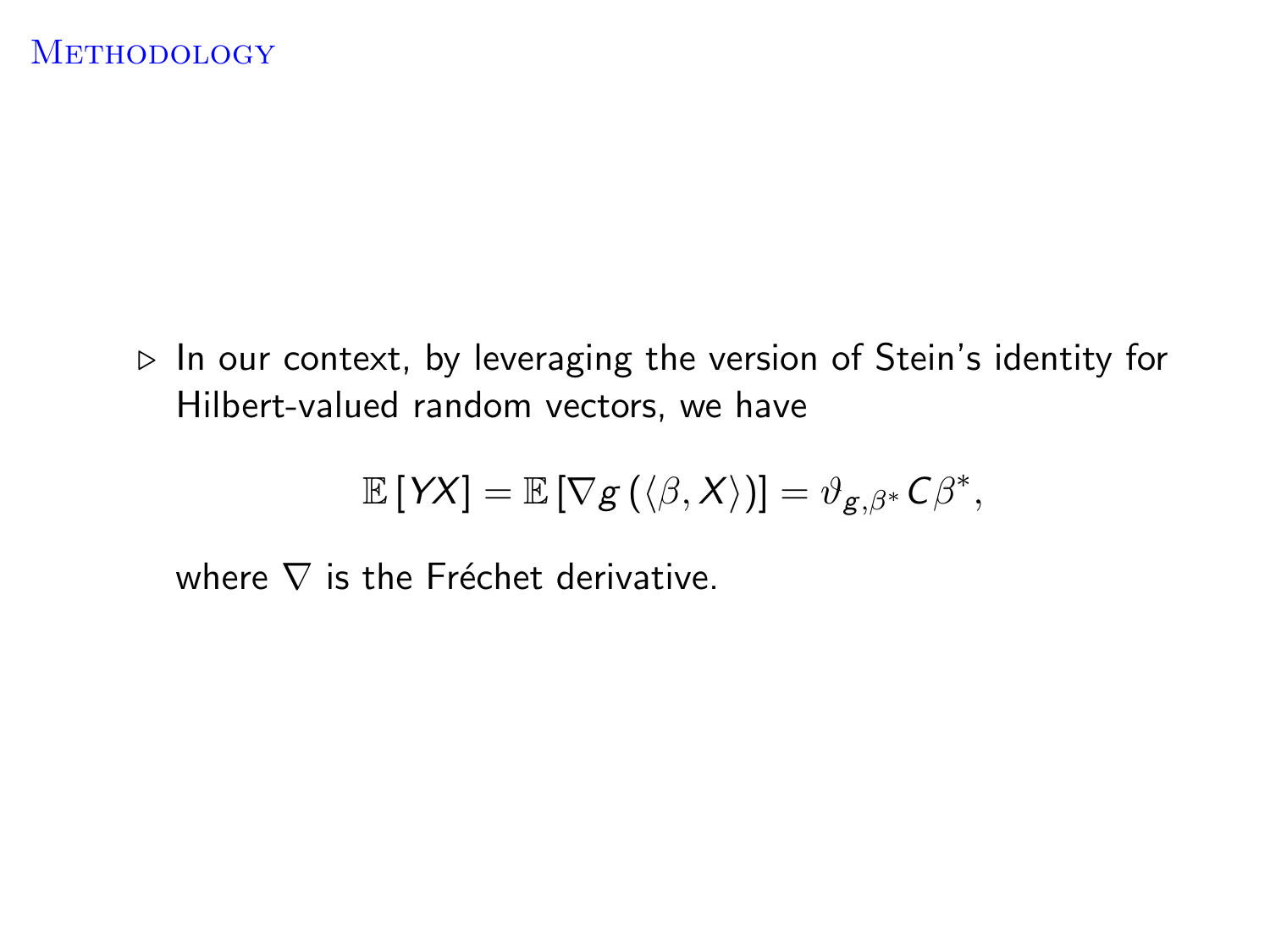- $\triangleright \vartheta_{g,\beta^*}$  is a constant depending on the link function g and the index  $\beta^*$ .
- $\triangleright$  The exact form of the constant is irrelevant for our purpose as we focus on estimating the direction of the index parameter.
- $\triangleright$  We assume that *g* is such that  $\vartheta_{g,\beta*} \neq 0$  throughout the rest of the paper.
- $\triangleright$  In particular, when g is the identity function, it is easy to see that we have  $\vartheta_{\mathbf{\alpha},\beta^*} = 1$ .
- $\triangleright$  We define  $\tilde{\beta}^*:=\vartheta_{\mathcal{B},\beta^*}\beta^*$ , to handle the single-index and linear model in a unified manner.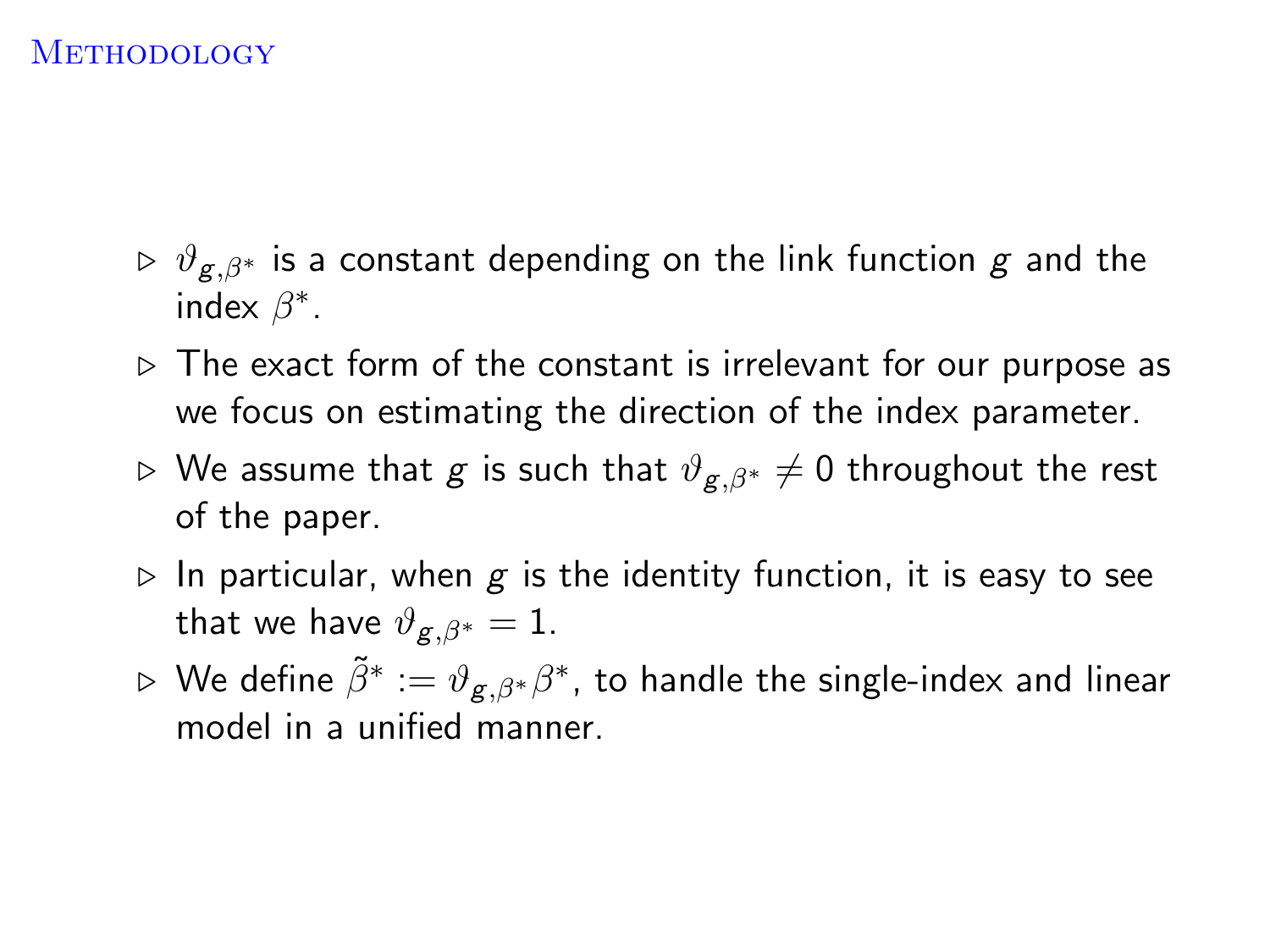$\triangleright$  Based on this, note that we have

$$
\tilde{\beta}^* \coloneqq \arg\min_{\beta \in L^2(S)} \mathbb{E}\left[Y - \langle X, \beta \rangle\right]^2.
$$

 $\triangleright$  Given  $(X_1, Y_1), \ldots (X_n, Y_n)$  be *n* i.i.d. copies of random variables  $(X, Y)$ . For some  $\lambda > 0$ , our estimator based on minimizing the penalized least-squares criterion over the RKHS  $H$  is given by:

$$
\hat{\beta}_{n,\lambda} = \underset{\beta \in \mathcal{H}}{\arg \min} \quad \frac{1}{n} \sum_{i=1}^{n} \left[ Y_i - \langle \beta, X_i \rangle \right]^2 + \lambda ||\beta||_{\mathcal{H}}^2. \tag{2}
$$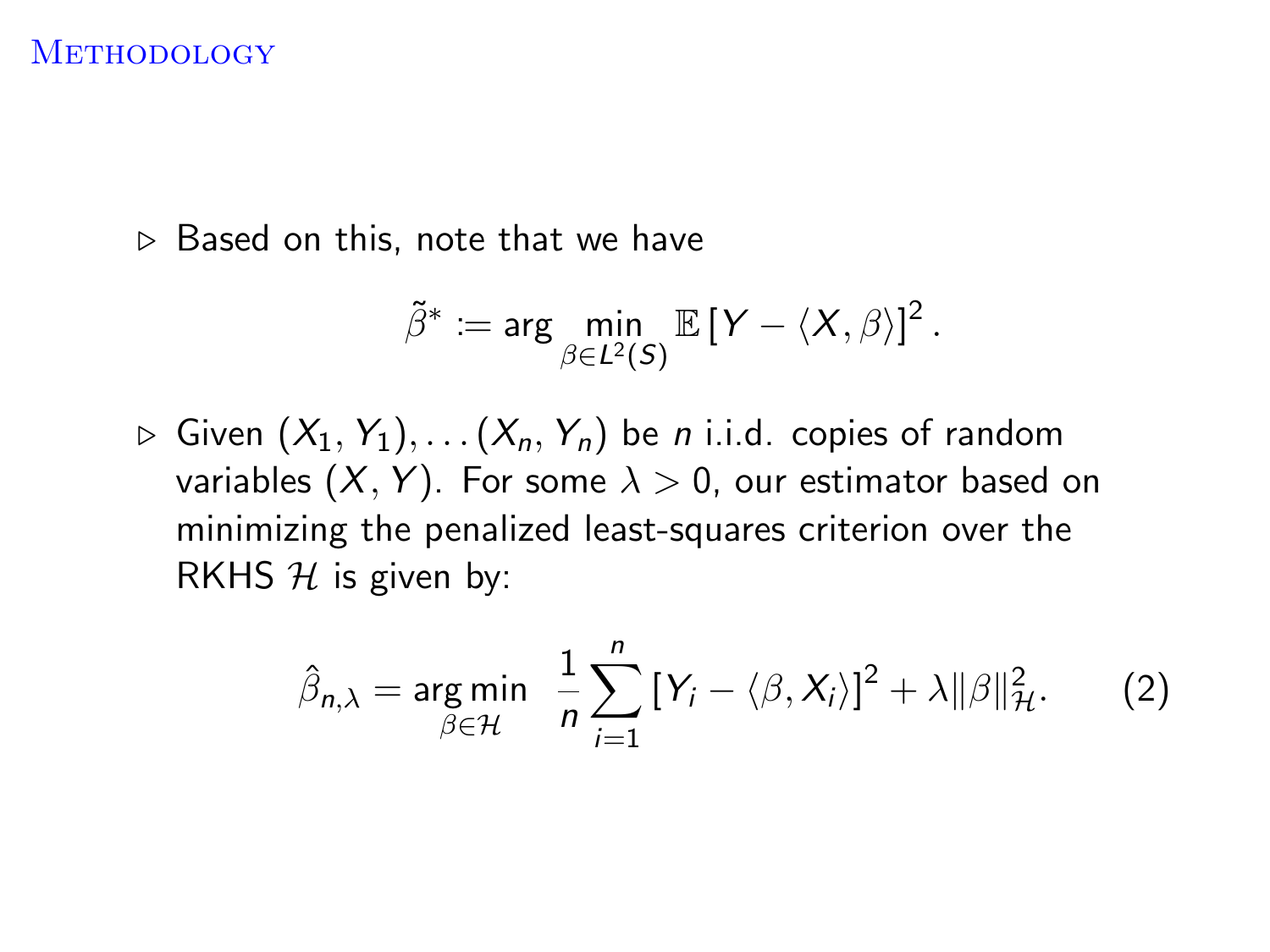- $\triangleright$  Let H be an RKHS with the associated kernel  $k : S \times S \rightarrow R$ .
- $\triangleright$  <code>Define</code>  $\mathfrak{I}:\mathcal{H}\rightarrow L^2(S),$   $f\mapsto f,$  to be the inclusion operator mapping functions in the RKHS  $\mathcal H$  to  $L^2(S)$ .
- $\triangleright$  We use  $\mathfrak{I}^*: L^2(S) \to \mathcal{H}$  to refer to the adjoint of  $\mathfrak{I}.$
- $\triangleright$  We also define the following two important operators that arise in our analysis:

$$
T := \mathfrak{II}^* : L^2(S) \to L^2(S),
$$
  

$$
C := \mathbb{E}[X \otimes X] : L^2(S) \to L^2(S),
$$

where  $\otimes$  represents the  $L^2(S)$  tensor product.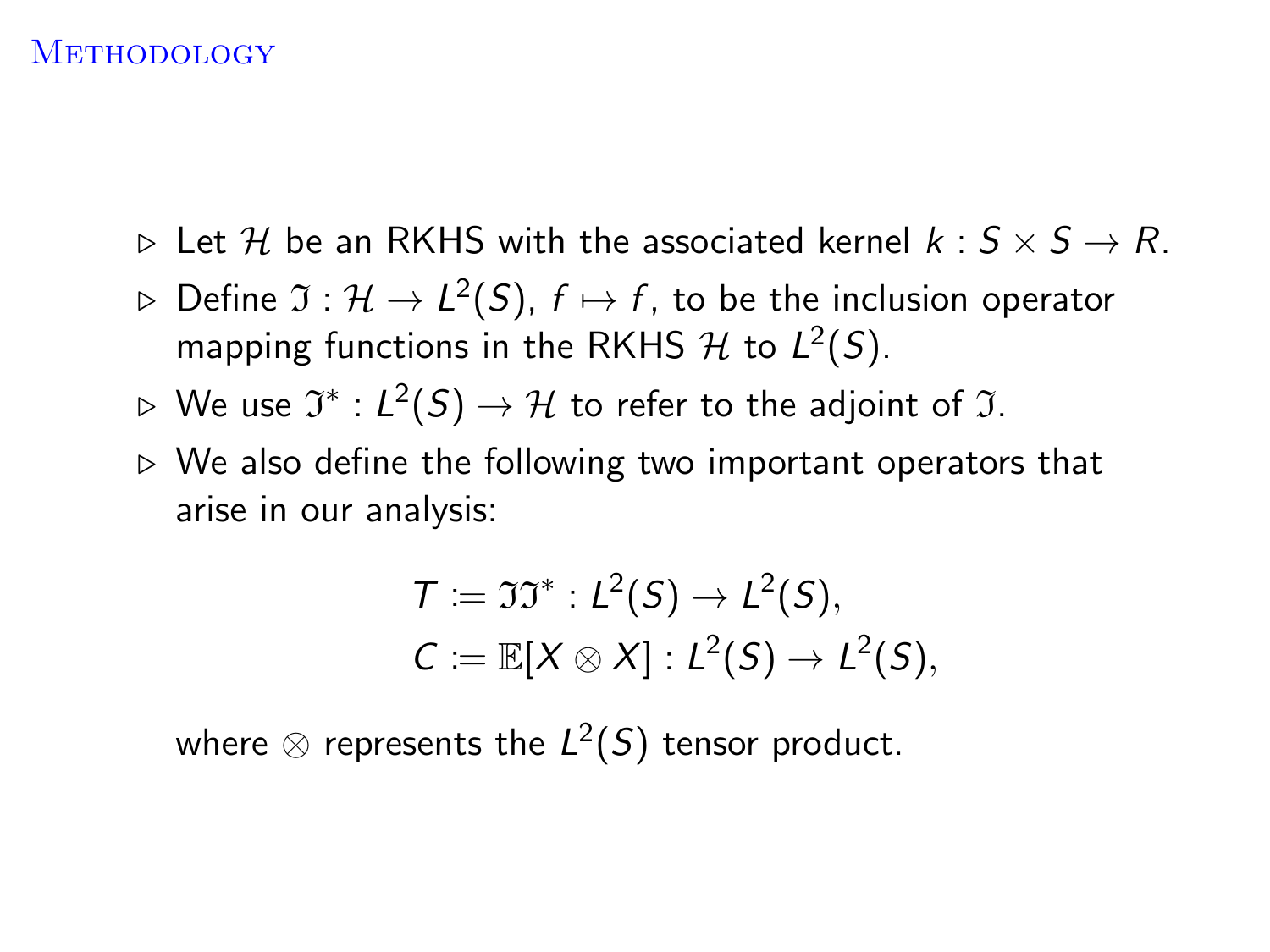$\triangleright$  Note that the solution of the above optimization problem is given by

$$
\hat{\beta}_{n,\lambda} = \left[\mathfrak{I}^*\left(\frac{1}{n}\sum_{i=1}^n X_i \otimes X_i\right)\mathfrak{I} + \lambda I\right]^{-1} \mathfrak{I}^*\left[\frac{1}{n}\sum_{i=1}^n Y_iX_i\right].
$$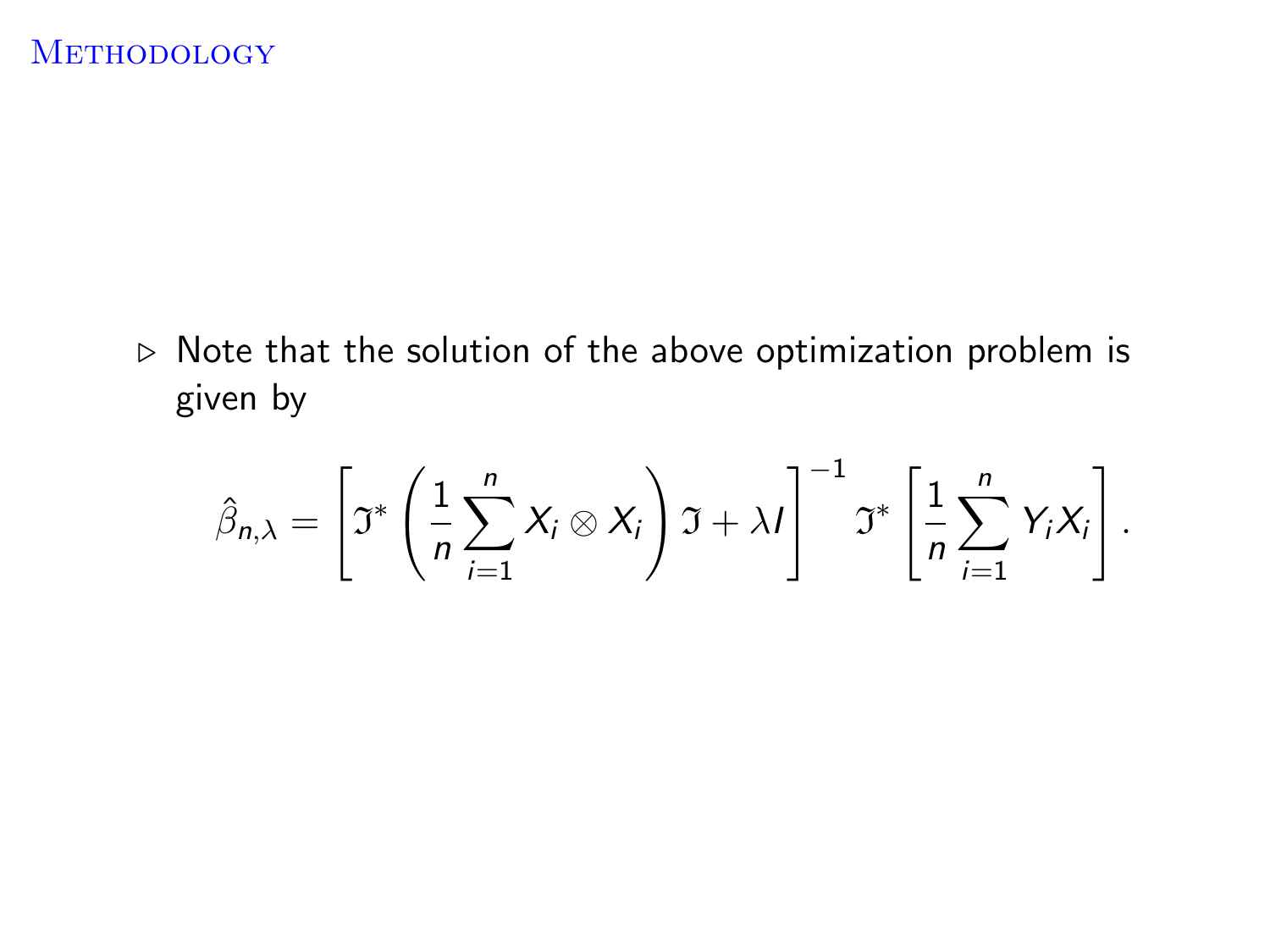$\triangleright$  By applying the representer theorem it follows that

$$
\hat{\beta} \in \text{span}\left\{\int_{S} k(\cdot,t)X_i(t) dt : i = 1,\ldots,n\right\},\
$$

i.e.,  $\exists\,\boldsymbol{\alpha}:=(\alpha_1,\ldots,\alpha_n)^\top\in\mathbb{R}^n$  such that  $\hat{\beta} = \sum_{i=1}^{n} \alpha_i \int_S k(\cdot,t) X_i(t) dt$ .

 $\triangleright$  Solving for  $\alpha$  yields

$$
\boldsymbol{\alpha} = (\boldsymbol{K} + n\lambda I)^{-1}\mathbf{y},
$$

where

$$
\boldsymbol{K} \in \mathbb{R}^{n \times n} \text{ with } [\boldsymbol{K}]_{ij} := \int_S \int_S k(t,s) X_i(t) X_j(t) \, dt \, ds
$$

and  $\boldsymbol{y}=(Y_1,\ldots,Y_n)^\top\in\mathbb{R}^n$ .

 $\triangleright$  Therefore,  $\hat{\beta}$  can be computed by solving a finite dimensional linear system of size n, which is not obvious from the previous expression.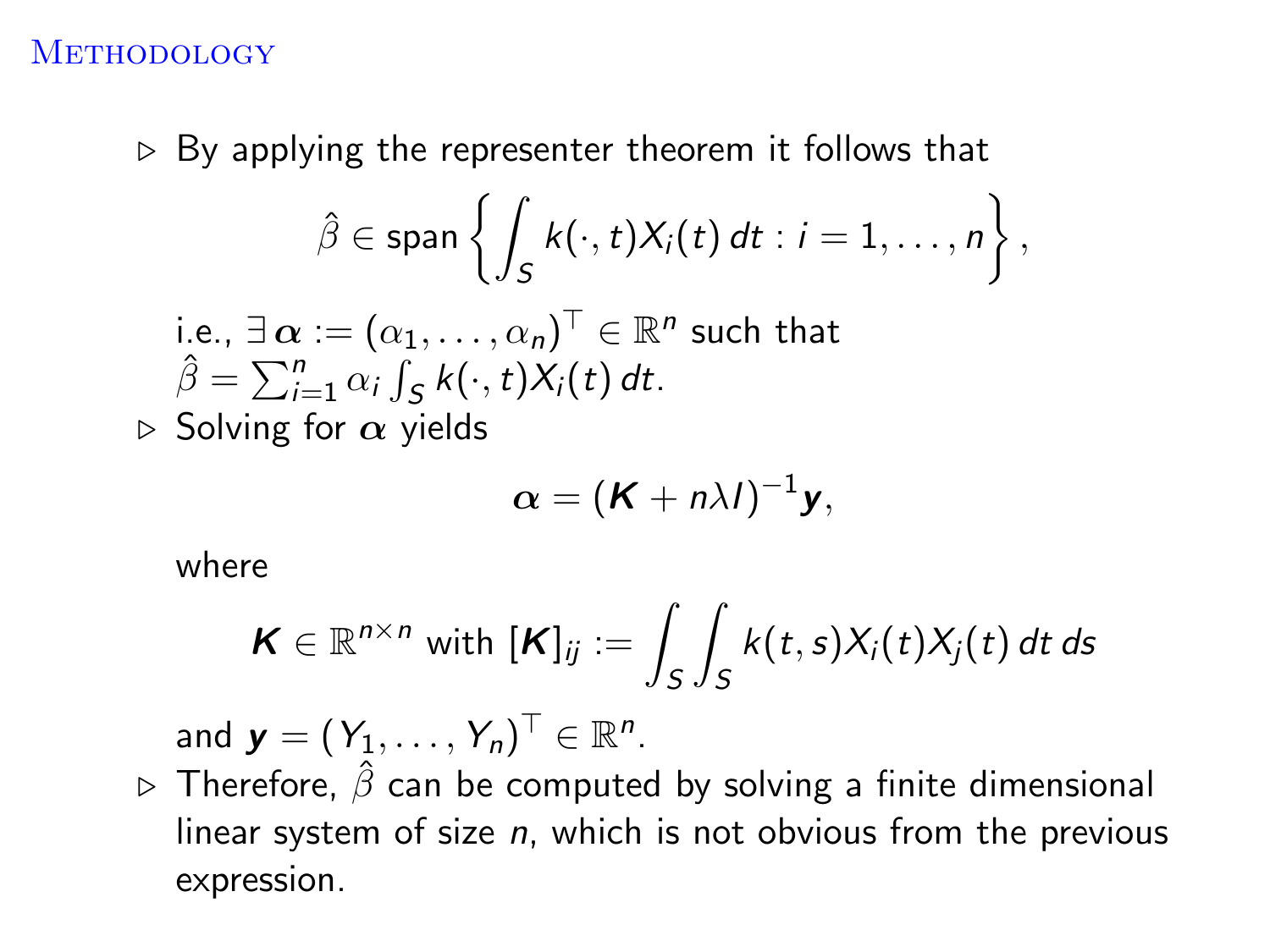Theory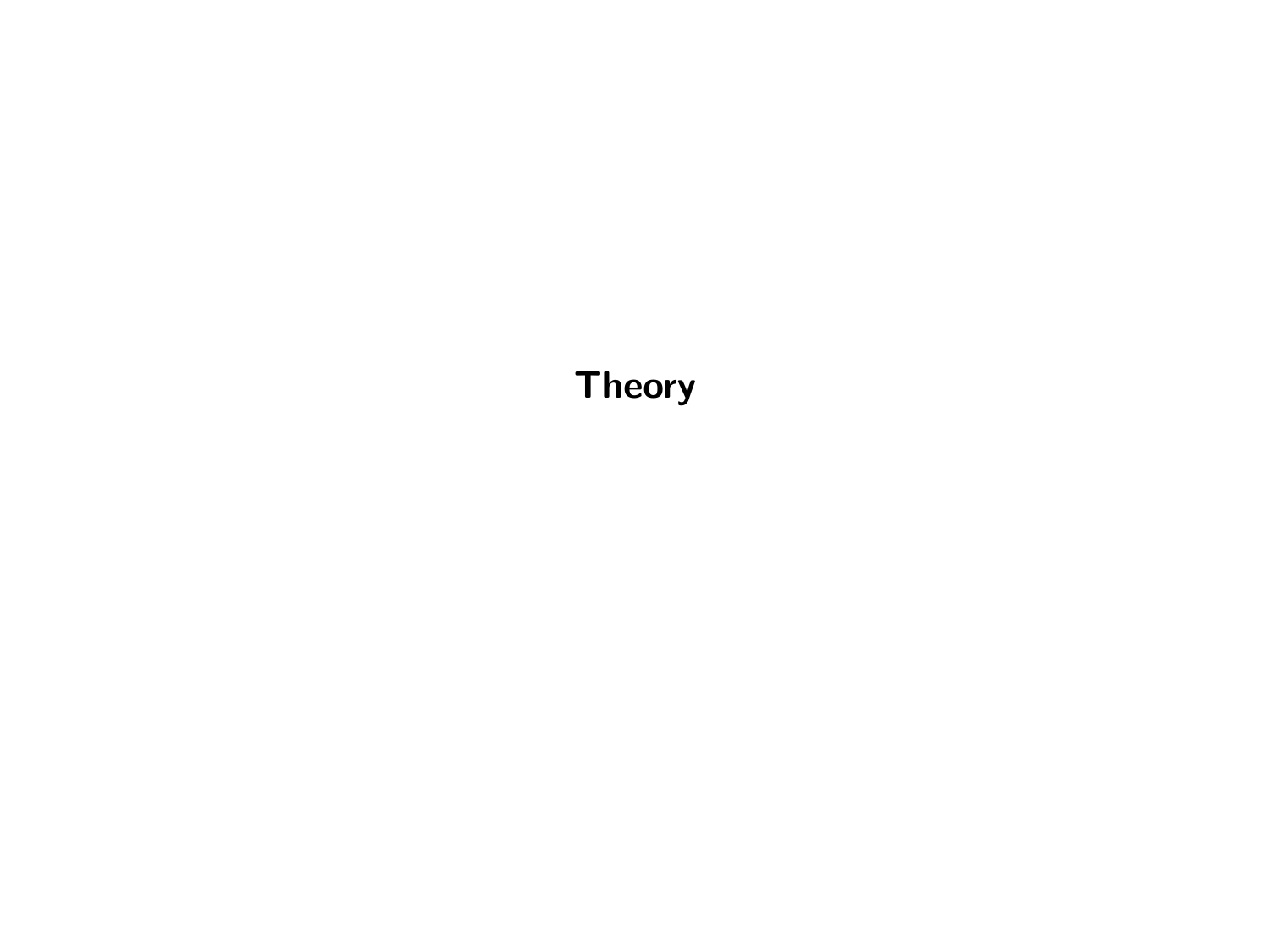$$
\triangleright \text{ Let } \|T^{-\alpha}\tilde{\beta}^*\| < \infty, \text{ i.e., } \tilde{\beta}^* \in \mathscr{R}(\mathcal{T}^{\alpha}) \text{ for } \alpha \in (0, 1/2].
$$
  

$$
\triangleright \text{ Define}
$$

$$
\varkappa := \mathbb{E}\left[\left(g(\langle X,\tilde{\beta}^*\rangle) - \langle X,\tilde{\beta}^*\rangle\right)^4\right].\tag{3}
$$

 $\triangleright$  Suppose one of the following conditions hold:

(a) 
$$
Tr(C^{1/2}) < \infty
$$
 and  $\varkappa \in (0, \infty)$ , (b)  $\varkappa = 0$  and  $Tr(C) < \infty$ .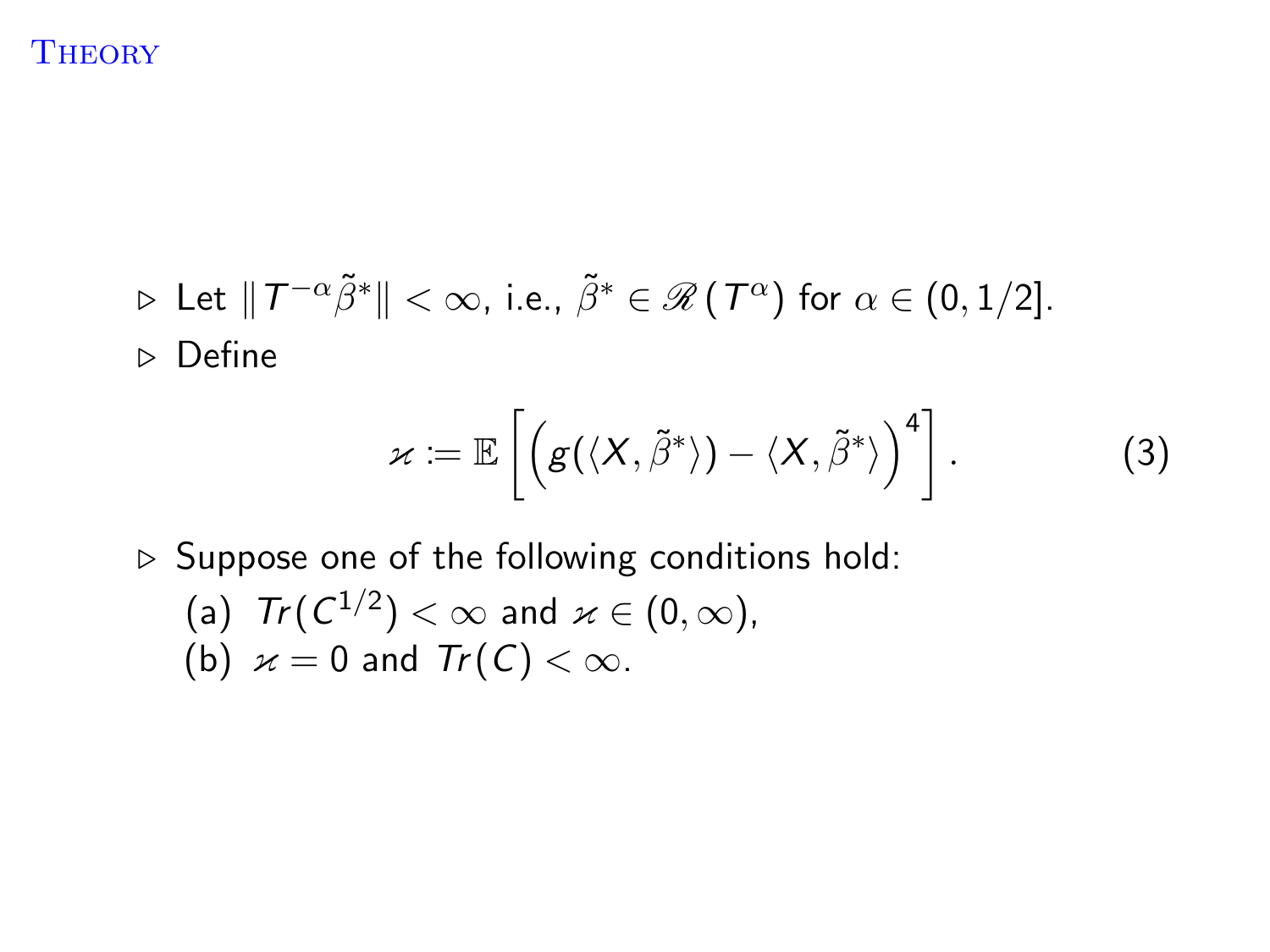- $\triangleright$  The assumption  $\tilde{\beta}^* \in \mathscr{R}$  (  $T^{\alpha})$  imposes certain smoothness condition on  $\tilde{\beta}^*$ . It is well-known that  $\tilde{\beta}^* \in \mathcal{H}$  when  $\alpha = \frac{1}{2}$  $\frac{1}{2}$ , which we refer to as the well-specified setting. This assumption is equivalent to the condition that  $\tilde{\beta}^*$  lies in an interpolation space between  $L^2(S)$  and  ${\mathcal H}$  with  $\alpha$  being the interpolating index.
- $\triangleright$  While  $Tr(C)$  < ∞ is guaranteed by the well-definedness of the Gaussian process. The following Theorem requires a slightly stronger condition given as  $\mathit{Tr}( \mathit{C}^{1/2})<\infty,$  when  $\varkappa\neq 0.$
- $\triangleright$  The parameter  $\varkappa$  captures the degree of non-linearity of the model. Indeed,  $\varkappa=0$  implies  $g(\langle X, \tilde{\beta}^*\rangle)=\langle X, \tilde{\beta}^*\rangle$  with probability 1. Conversely, when the model is linear,  $x = 0$ .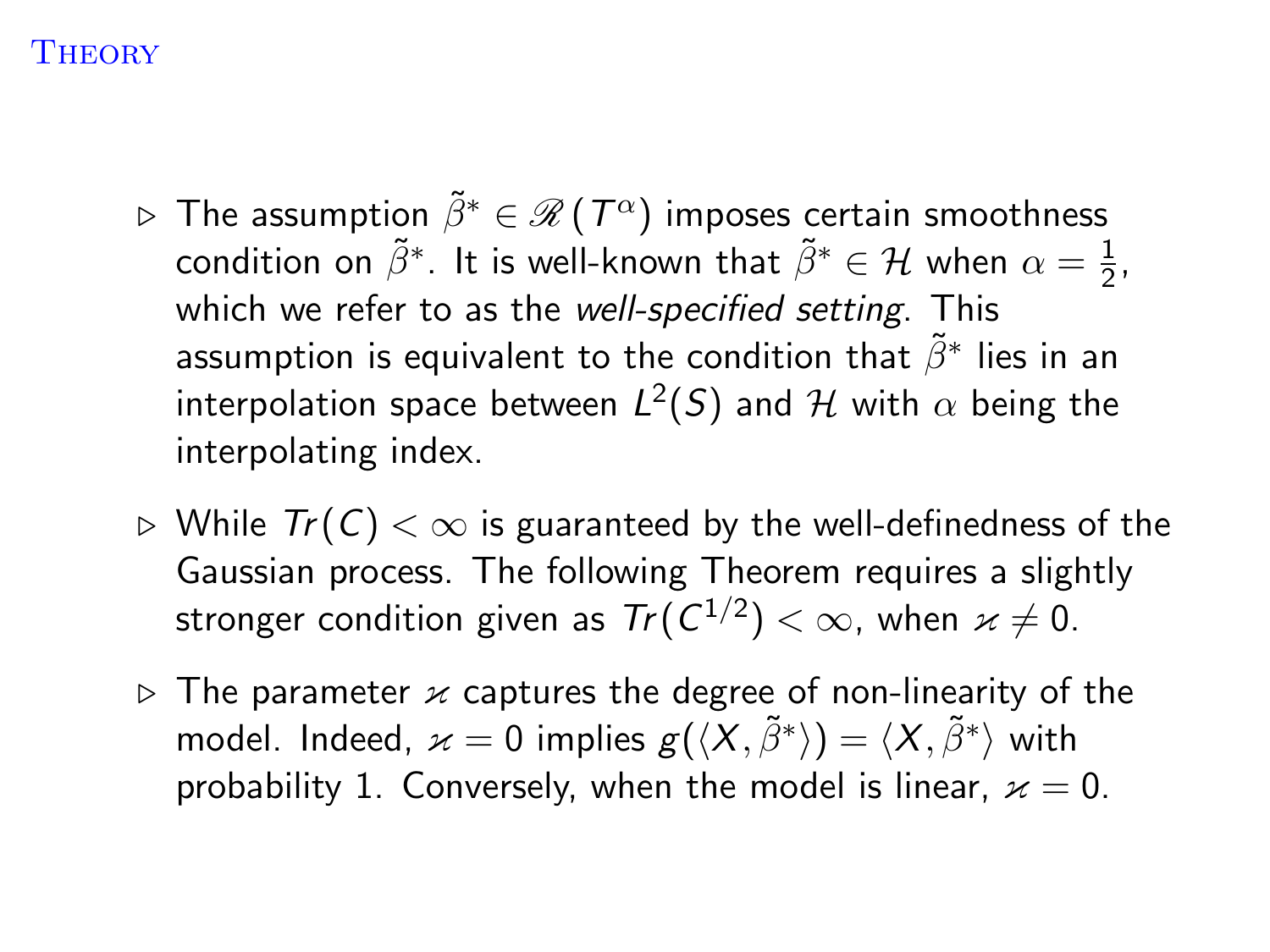## $\triangleright$  Define

$$
\Theta \coloneqq T^{\alpha} (CT + \lambda I)^{-1} C (TC + \lambda I)^{-1} T^{\alpha},
$$
  
\n
$$
d(\lambda) \coloneqq \frac{Tr(\Theta)}{\|\Theta\|},
$$
  
\n
$$
\Xi := T (T^{1/2} C T^{1/2} + \lambda I)^{-2} T,
$$
  
\n
$$
N(\lambda) \coloneqq Tr \left[ (T^{1/2} C T^{1/2} + \lambda I)^{-1} T^{1/2} C T^{1/2} \right].
$$

 $\triangleright$  Let  $\delta \in (0,1/e], n \gtrsim (d(\lambda) \vee \log(1/\delta))$  and let

$$
\frac{\operatorname{Tr}(\mathcal{T}^{1/2}\mathcal{C}\mathcal{T}^{1/2})}{n}\lesssim\lambda\lesssim\|\mathcal{T}^{1/2}\mathcal{C}\mathcal{T}^{1/2}\|.\tag{4}
$$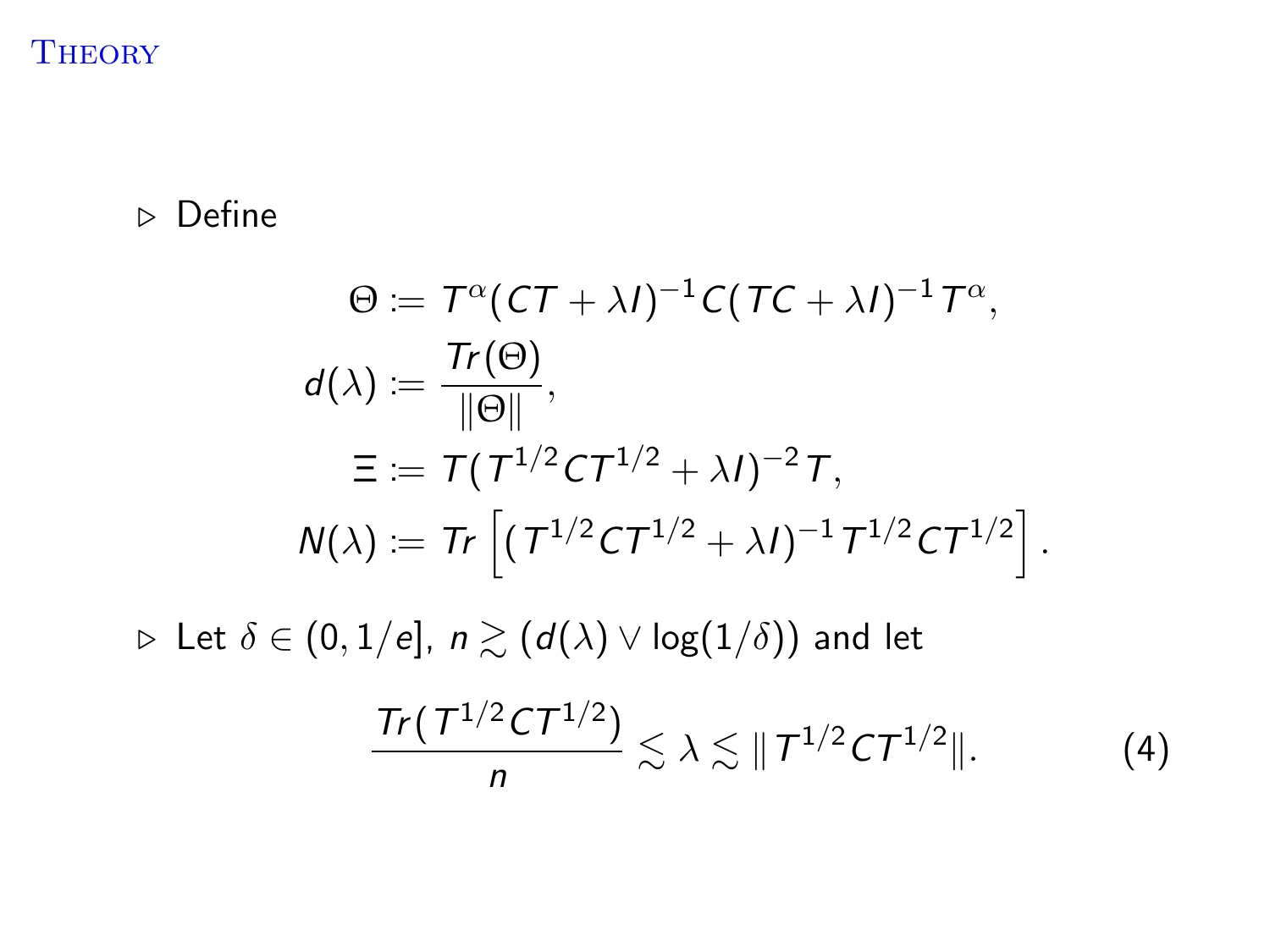$\triangleright$  Theorem: With probability at least 1 − 3 $\delta$ , we have

$$
\|\hat{\beta} - \tilde{\beta}^*\| \lesssim \text{bias}(\lambda) + \|\Xi\|^\frac{1}{4} \sqrt{\frac{(\sigma^2 + \sqrt{\varkappa})N(\lambda)}{n\delta}} + \lambda \|\Xi\|^\frac{1}{4} \left( \left\| T^{1/2} C T^{1/2} \right\|^{1/2} + \sqrt{\lambda} \right) \|\mathcal{T}\|^\frac{1}{2-\alpha} \|\mathcal{T}^{-\alpha}\tilde{\beta}^*\| \sqrt{\frac{\|\Theta\| \mathcal{T}r(\Theta)}{n}},
$$
\nwhere  $\text{bias}(\lambda) := \|\mathcal{T}(C\mathcal{T} + \lambda I)^{-1} C \tilde{\beta}^* - \tilde{\beta}^*\|.$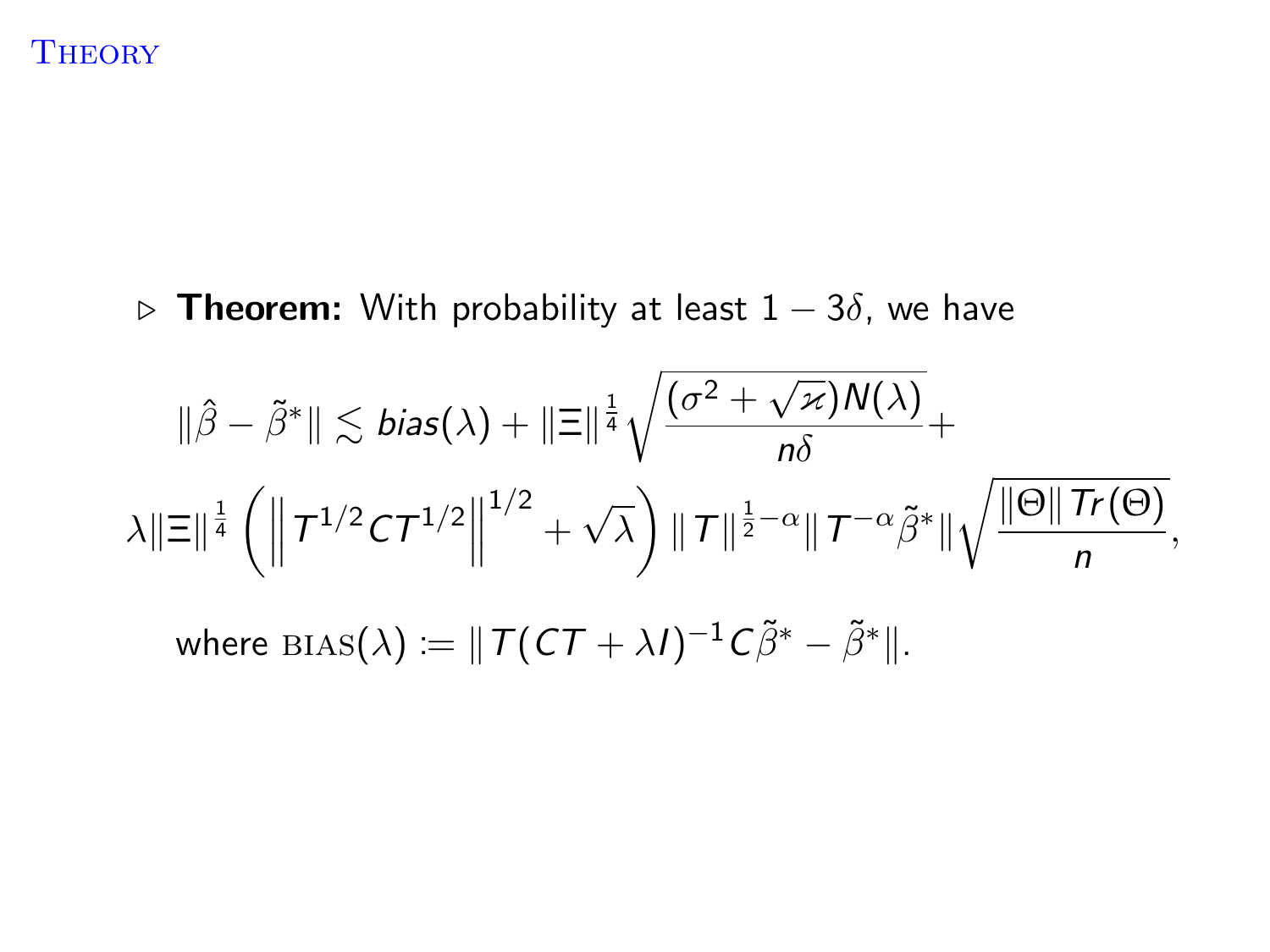# Commutative Setting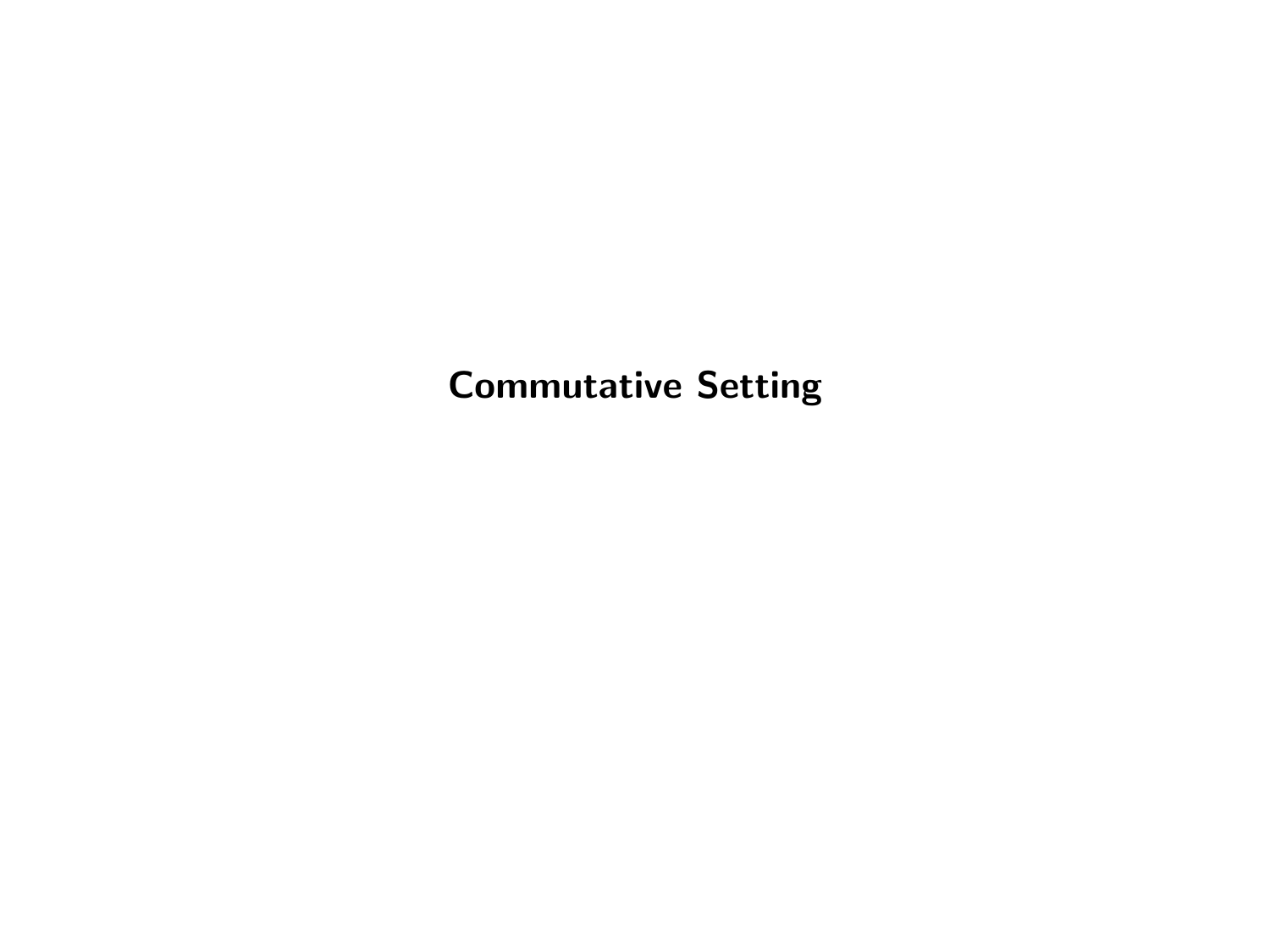$\triangleright$  Let  $\|\,T^{-\alpha}\tilde{\beta}^*\|<\infty$  for  $\alpha\in(0,1/2].$  Suppose the operators  $\,T$ and C commute and have simple eigenvalues (i.e., of multiplicity one) denoted by  $\mu_i$  and  $\xi_i$  for  $i \in \mathbb{N}$ , such that,

$$
i^{-t} \lesssim \mu_i \lesssim i^{-t} \text{ and } i^{-c} \lesssim \xi_i \lesssim i^{-c}, \tag{5}
$$

where  $t > 1$ . Suppose one of the following conditions hold: (a)  $x \in (0, \infty)$  and  $c > 2$ , (b)  $x = 0$  and  $c > 1$ .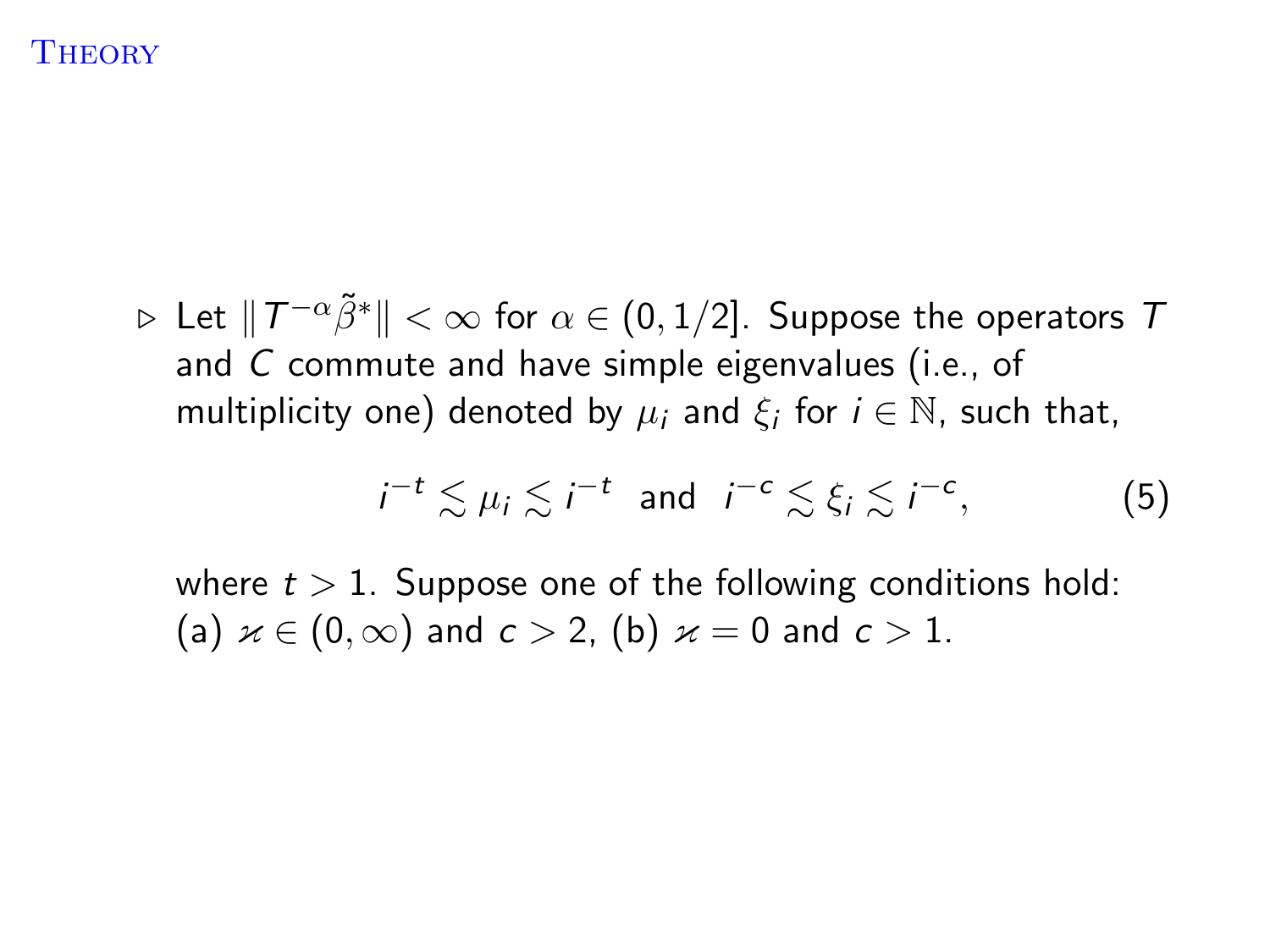# $\triangleright$  Theorem: We have that

$$
\|\hat{\beta}-\tilde{\beta}^*\| \lesssim_p n^{-\frac{\alpha t}{1+c+2t(1-\alpha)}} \tag{6}
$$

for

$$
\lambda = n^{-\frac{t+c}{1+c+2t(1-\alpha)}}.
$$
 (7)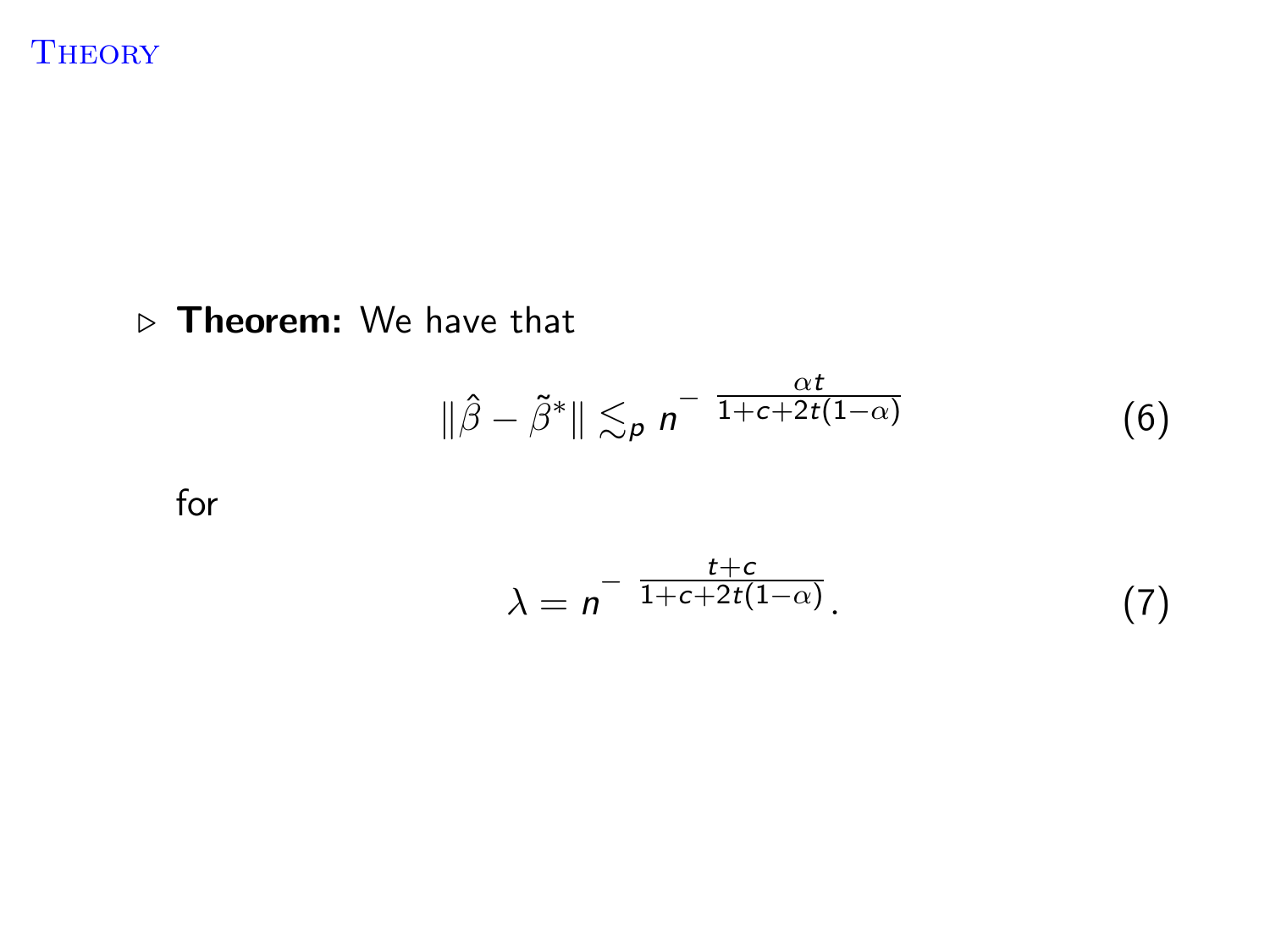$\triangleright$  When  $\alpha = 1/2$ , i.e.,  $\tilde{\beta}^* \in \mathcal{H}$  (well-specified case), we obtain

$$
\|\hat{\beta}-\tilde{\beta}^*\| \lesssim_p n^{-\frac{t}{2(1+t+c)}},
$$

which matches with the minimax optimal rate obtained in Yuan and Cai (2010), when the model is linear.

- $\triangleright$  However, the interesting point is that even in the single-index model setting, we obtain the same rate as obtained for the linear model (when  $c > 2$ ) as long as  $x < \infty$ .
- $\triangleright$  For the linear model setting, the above result extends the results of Cai and Yuan (2010), to the misspecified setting, i.e.,  $\tilde{\beta}^* \in L^2(S) \backslash \mathcal{H}$
- $\triangleright$  The requirement of  $c>2$  ensures that  $\mathit{Tr}(\mathit{C}^{1/2})<\infty.$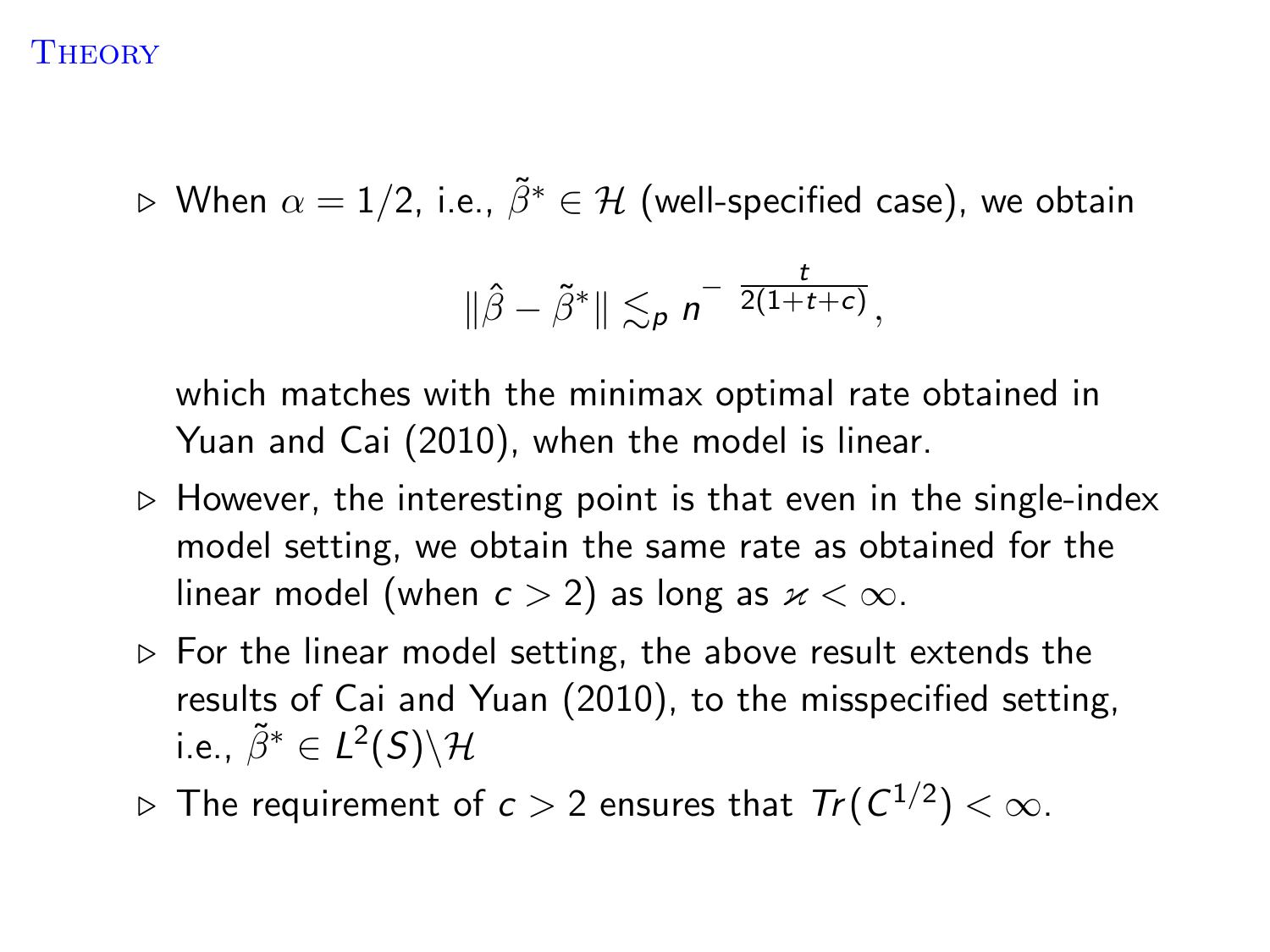Non-commutative Setting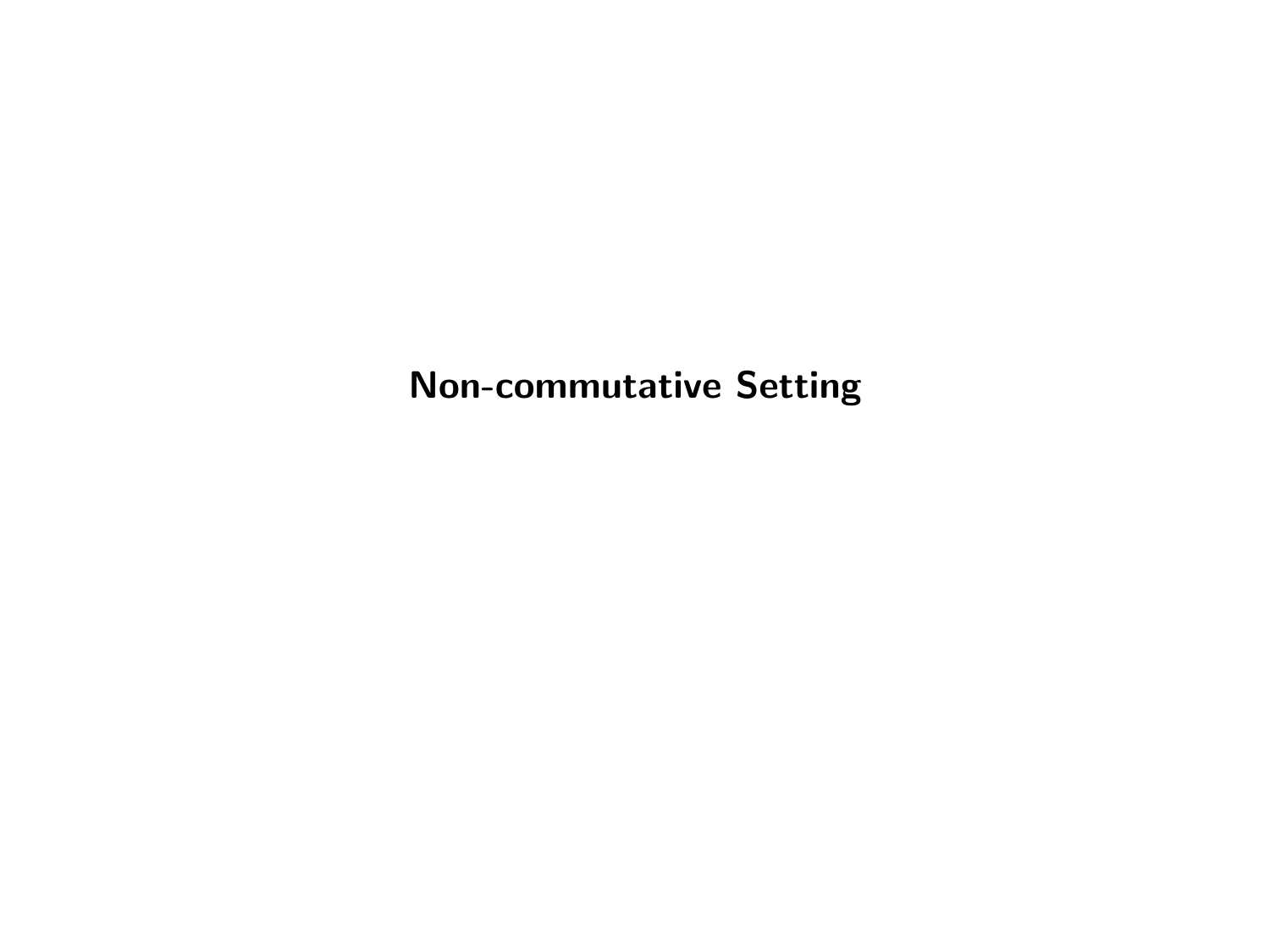#### first-setting

- $\triangleright$  Let  $(\zeta_i)_{i\in\mathbb{N}}$  denote the eigenvalues of  $\,T^{1/2}C T^{1/2}\,$  with  $i^{-b} \lesssim \zeta_i \lesssim i^{-b}$ , for some  $b > 1$ .  $\rhd$  Suppose  $\tilde{\beta}^* \in \mathscr{R}$  (  $\mathcal{T}^{1/2}(\mathcal{T}^{1/2}\mathcal{C}\mathcal{T}^{1/2})^{\nu})$  for  $\nu \in (0,1]$  and  $x < \infty$ .
- $\triangleright$  Theorem: For

$$
\lambda = n^{-\frac{b}{1+b+2b\nu}},
$$

we have

$$
\|\hat{\beta}-\tilde{\beta}^*\| \lesssim_p n^{-\frac{bv}{1+b+2bv}}.
$$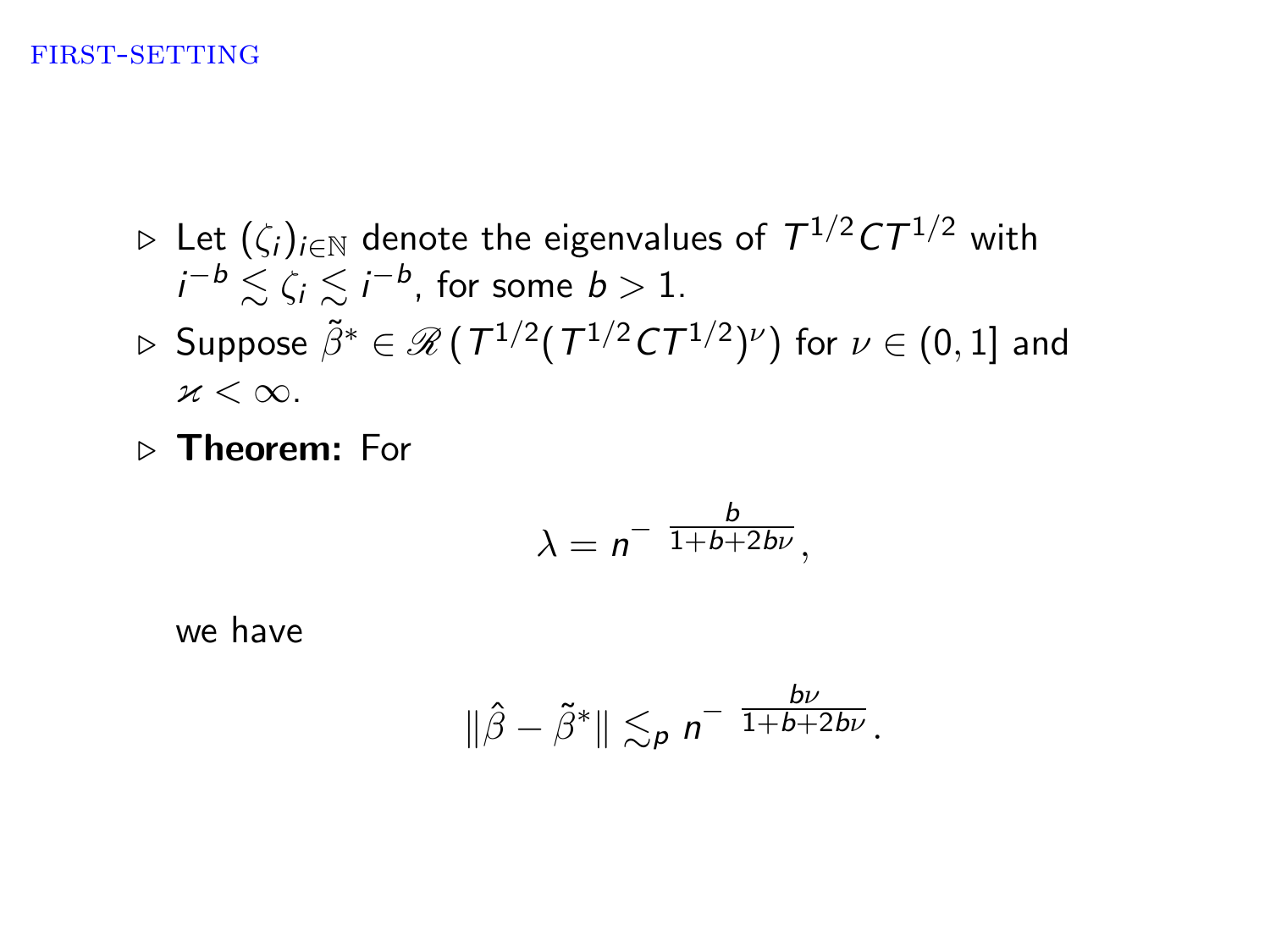- $\triangleright$  Unlike in the commutative case, the results are presented in terms of the eigen decay behavior of  $\,T^{1/2}C T^{1/2}.\,$  When  $\,$ and C commute, we obtain  $b = t + c$ .
- $\triangleright$  We would like to highlight that to the best of our knowledge, no result is known in the literature for the estimation error, i.e.,  $\|\hat{\beta} - \tilde{\beta}^*\|$ , in the non-commutative setting, even for linear models.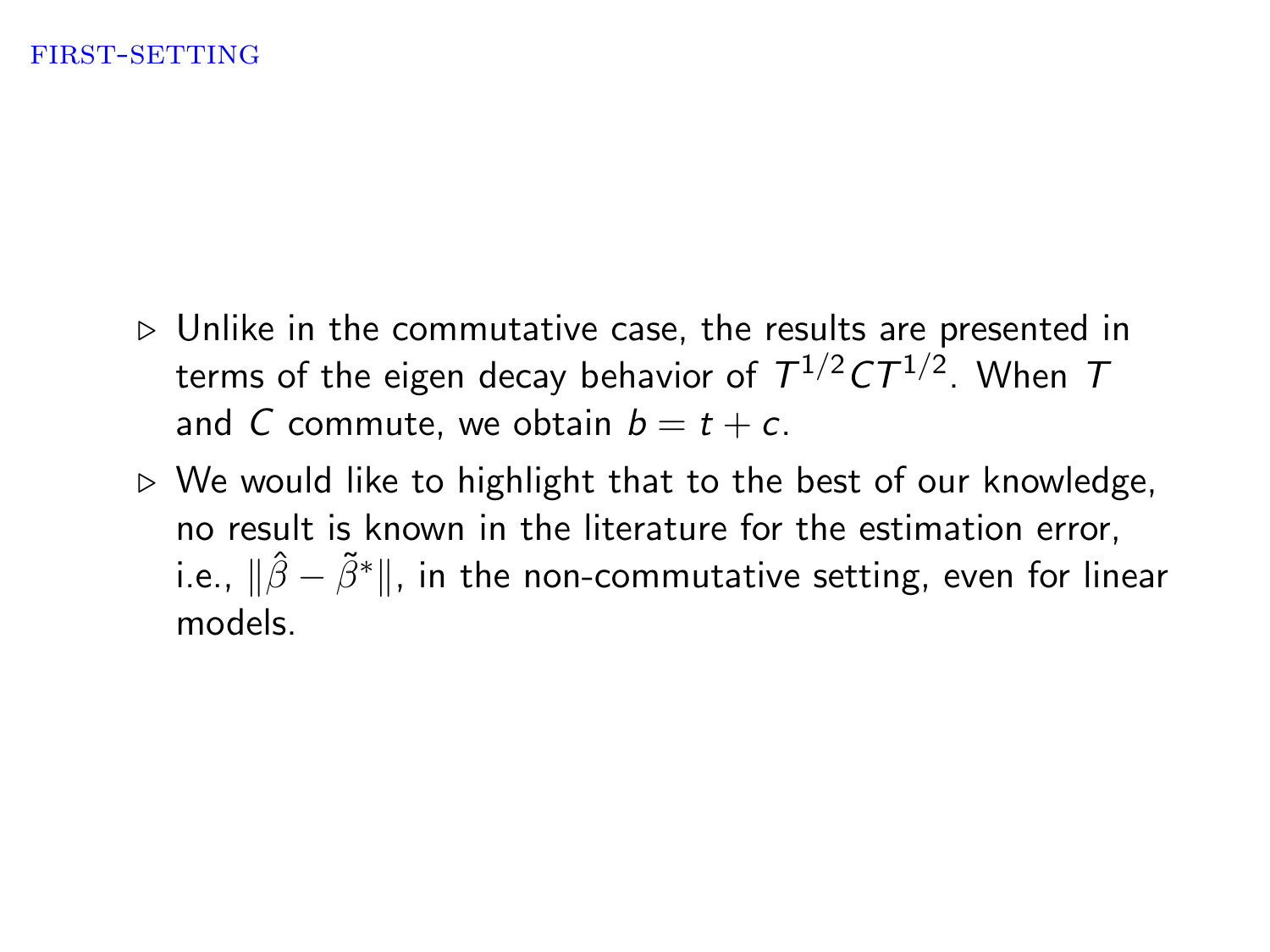$\triangleright$  The assumption  $\tilde{\beta}^* \in \mathscr{R}$  (  $\mathcal{T}^{1/2}(\,T^{1/2}C\mathcal{T}^{1/2})^\nu)$ , implies  $\exists\,h\in L^2(\mathcal{S})$  such that

$$
T^{1/2}(T^{1/2}CT^{1/2})^{\nu}h=\tilde{\beta}^*,
$$

which implies  $\tilde{\beta}^* \in \mathscr{R}$  (  $\mathcal{T}^{1/2}) = \mathcal{H}.$ 

- $\triangleright$  Therefore, the assumption  $\tilde{\beta}^* \in \mathscr{R}$  (  $\mathcal{T}^{1/2}(\mathcal{T}^{1/2}\mathcal{C}\mathcal{T}^{1/2})^\nu)$  is stronger than assuming  $\tilde{\beta}^* \in \mathscr{R}$  (  $\mathcal{T}^{1/2}$  ).
- $\triangleright$  The key reason to make this strong assumption is to control  $BIAS(\lambda)$  in a finer manner and obtain meaningful convergence rates. Indeed, by simply assuming  $\tilde{\beta}^* \in \mathscr{R} \, (\, \mathcal{T}^{1/2})$  ensures  $BIAS(\lambda) \rightarrow 0$  as  $\lambda \rightarrow 0$ , using which consistency of  $\hat{\beta}$  can be established, but with no handle on the convergence rate.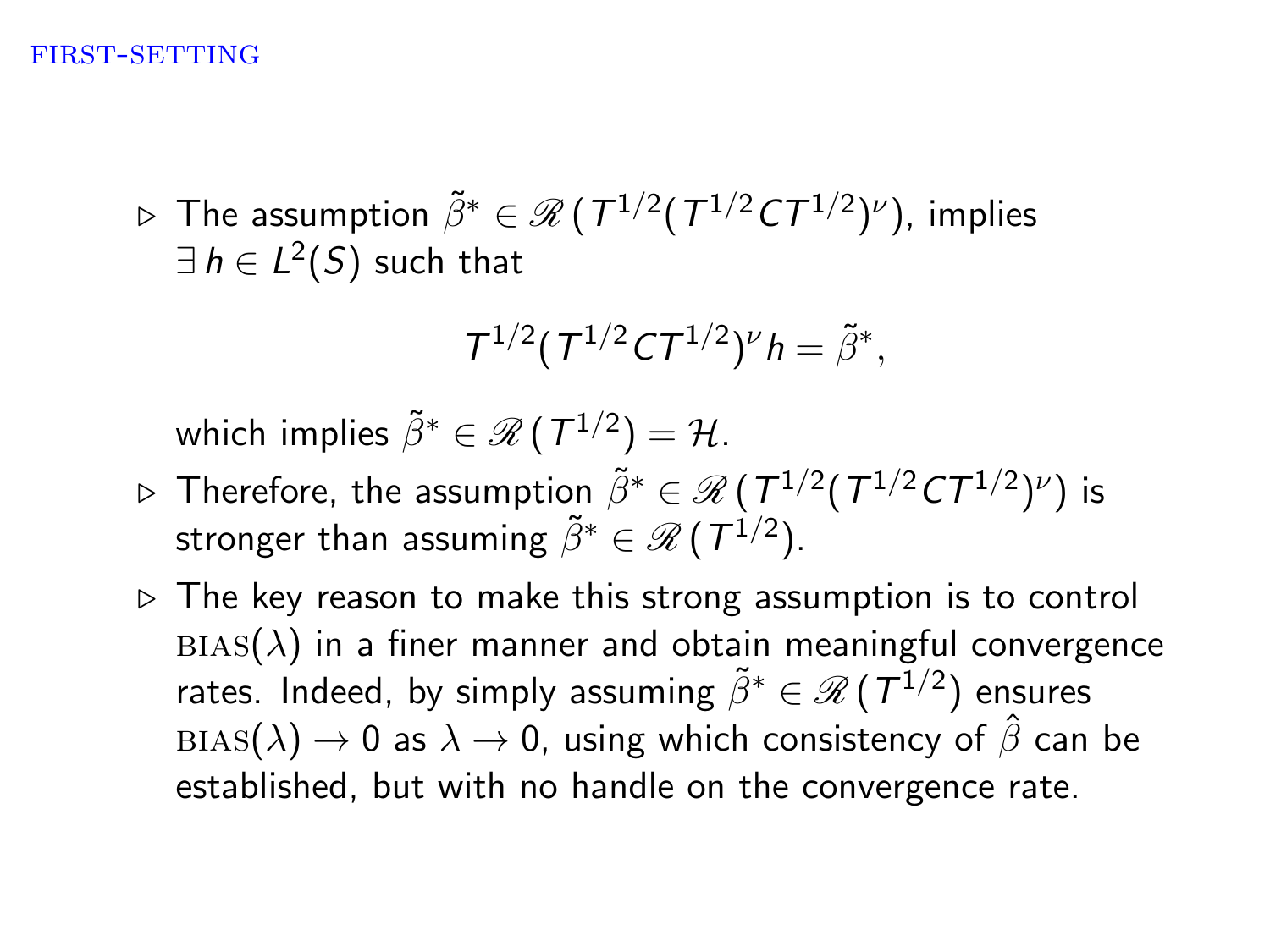#### second-setting

 $\triangleright$  Let  $(\zeta_i, \phi_i)$  and  $(\mu_i, \psi_i)$  for  $i \in \mathbb{N}$ , denote the eigensystems of  $T^{1/2}CT^{1/2}$  and T respectively. Suppose

$$
i^{-b} \lesssim \zeta_i \lesssim i^{-b}
$$
 and  $i^{-t} \lesssim \mu_i \lesssim i^{-t}$ 

for some  $b,t>1.$  Let the eigenfunctions of  $\, T^{1/2} C T^{1/2}$  and T satisfy

$$
\sup_{i,l} \frac{1}{\mu_i \mu_l} \left| \sum_j \mu_j \langle \phi_i, \psi_j \rangle \langle \phi_l, \psi_j \rangle \right|^2 < \infty.
$$
 (8)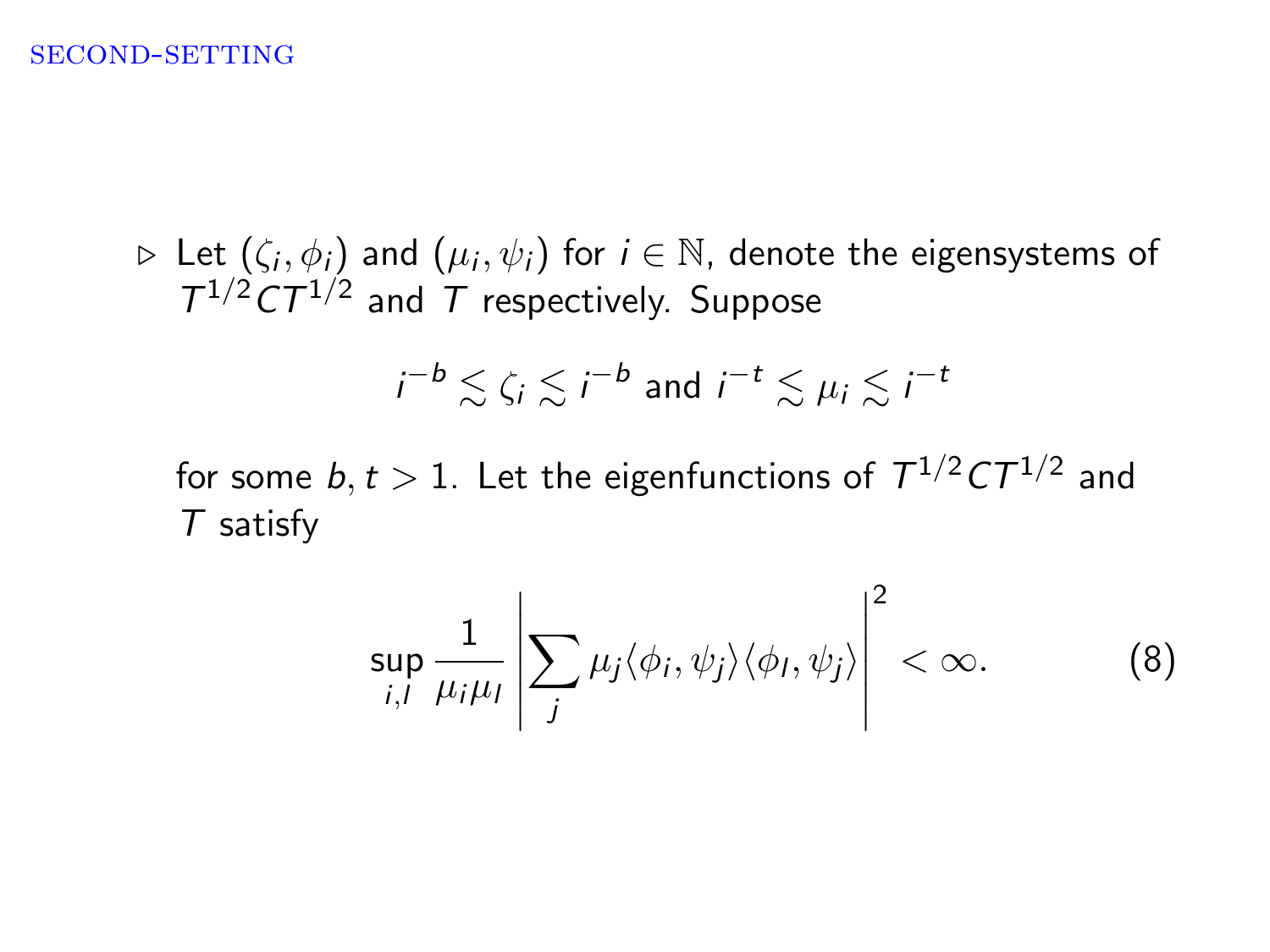#### second-setting

**Figure 1.** Assuming  $x < \infty$  and  $\tilde{\beta}^* \in \mathscr{R}$  (  $T^{1/2} (T^{1/2} C T^{1/2})^{\nu})$  for some  $\nu \in \big(0, \frac{1}{2} - \frac{t}{2\pi} \big)$  $\left[\frac{t}{2b}\right]$ , we have

$$
\|\hat{\beta}-\tilde{\beta}^*\| \lesssim_p n^{-\frac{b\nu+(t-1)/2}{t+b+2b\nu}}
$$

for

$$
\lambda = n^{-\frac{b}{t+b+2b\nu}}.\tag{9}
$$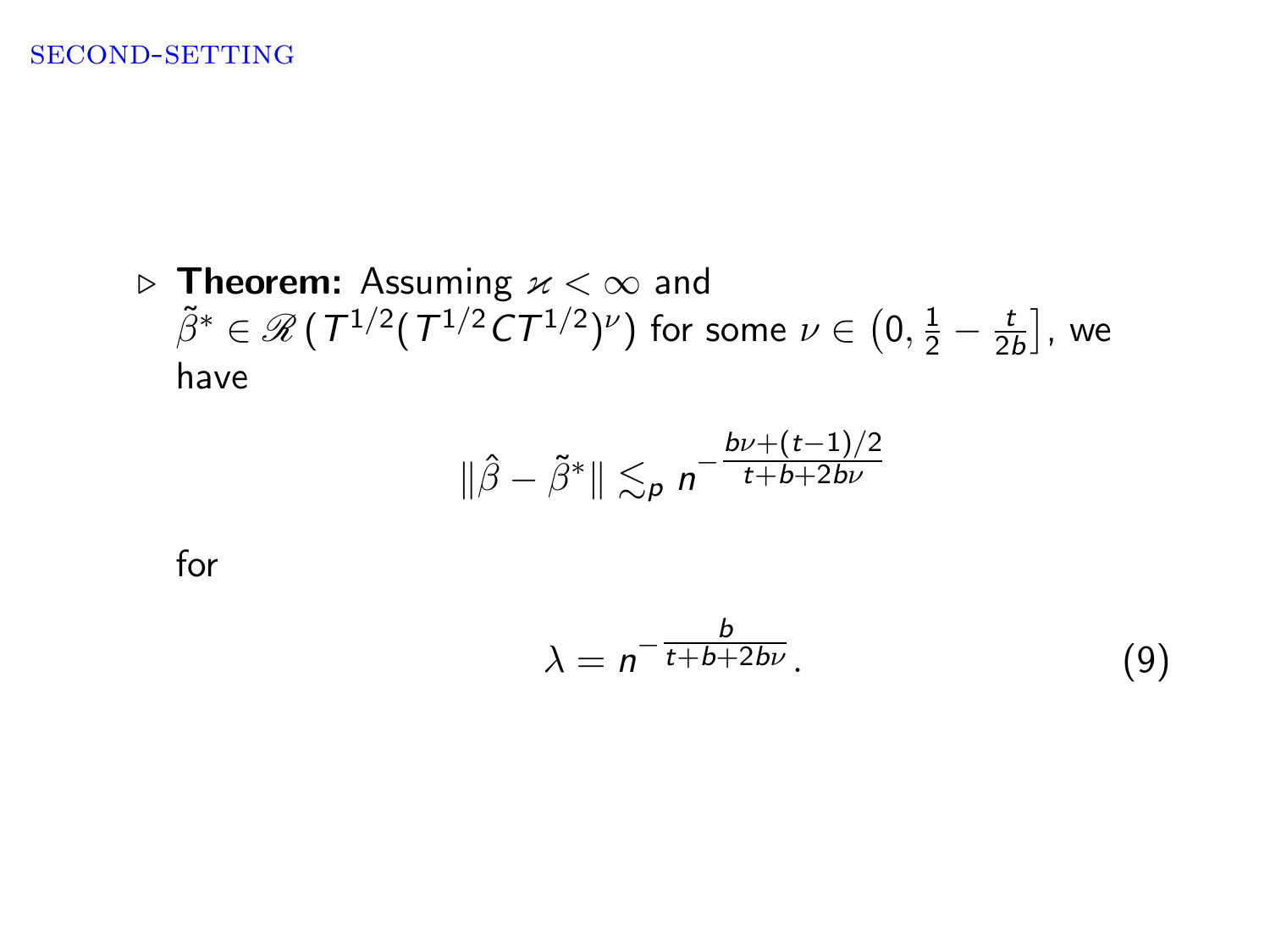$\triangleright$  For  $\nu \in (0, \frac{1}{2} - \frac{t}{2})$  $\frac{t}{2b}$ ], the rate in latter Theorem is clearly faster than that in former Theorem.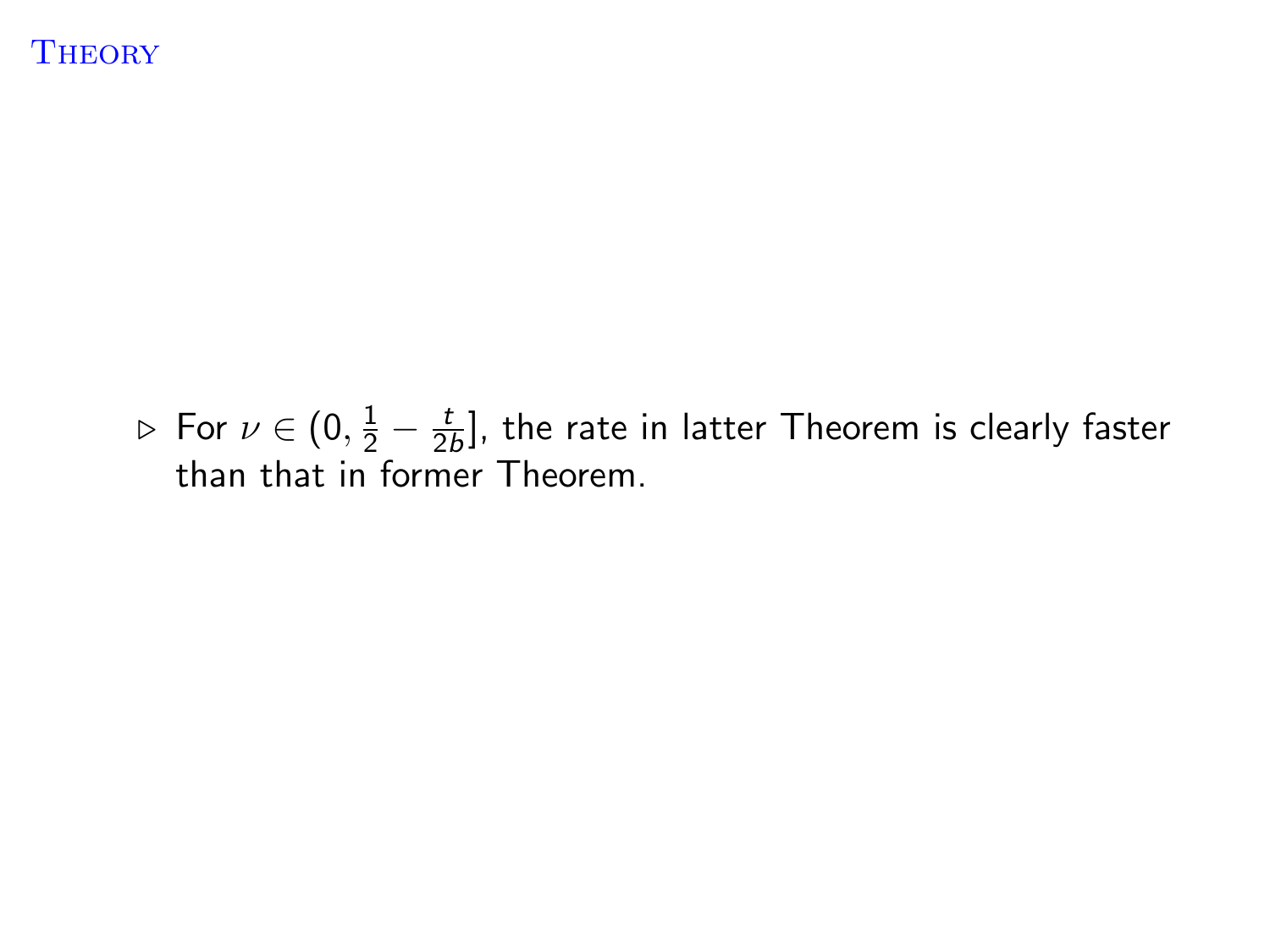# Interpreting Range Space Conditions on  $\tilde{\beta}^*$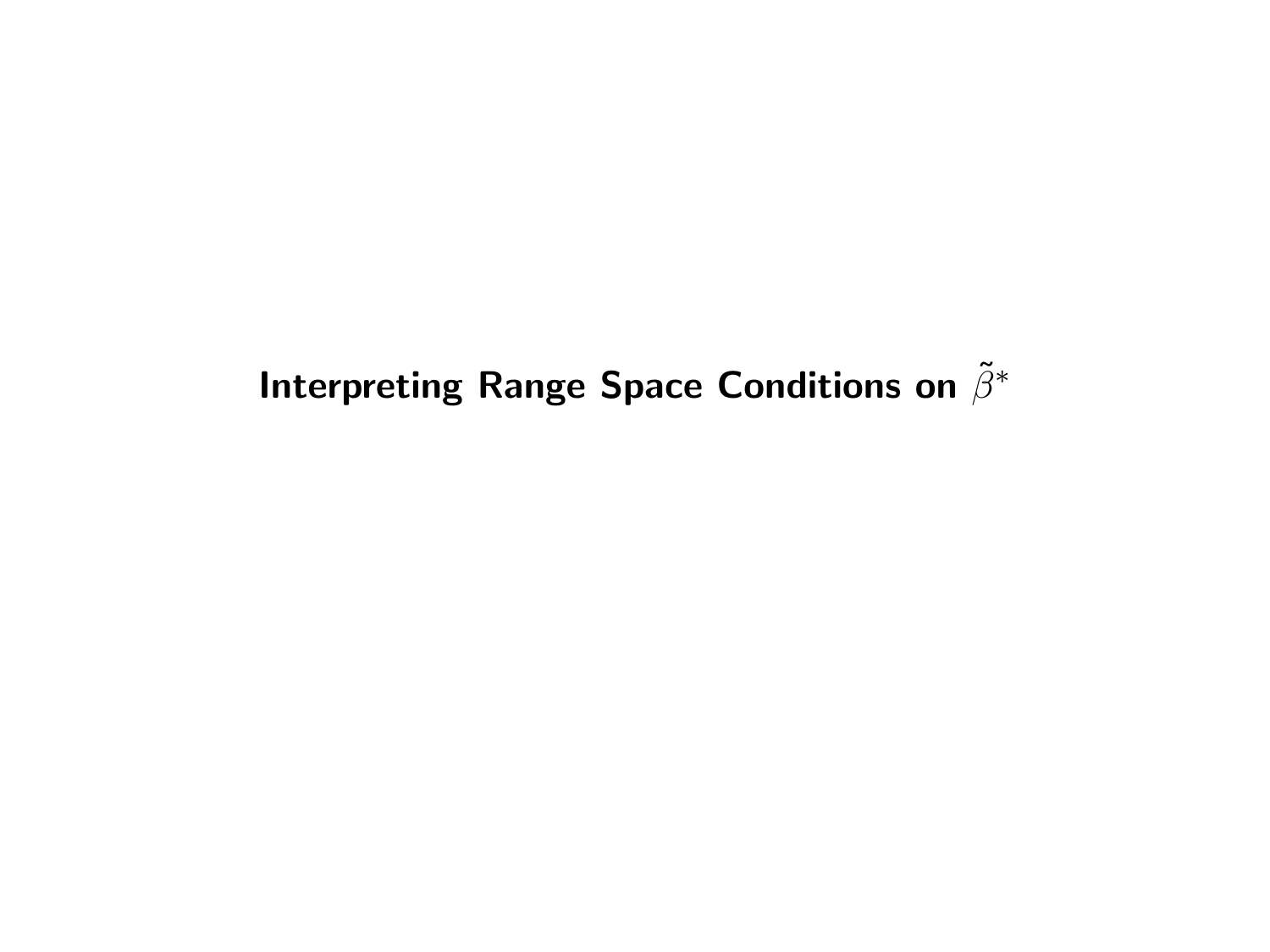## RANGE SPACE CONDITIONS

**▷ Proposition:** For  $x, y \in [0, 1]$ , suppose that the reproducing kernel  $k$  and the covariance function  $c$  are given respectively by

$$
k(x,y)=\sum_{i\geq 1}a_i\phi_i(x)\phi_i(y),\quad c(x,y)=\sum_{m\geq 1}b_m\psi_m(x)\psi_m(x),
$$

where  $a_i\geq 0$  for all  $i,~b_m\geq 0$  for all  $m,~\sum_{i\geq 1} a_i\leq \infty$ ,  $\sum_{m\geq 1} b_m \leq \infty$  and  $(\phi_i)_i$  and  $(\psi_m)_m$  form an orthonormal basis of  $L^2([0,1])$ . Define  $\tau_j\coloneqq\sum_i\mathsf{a}_i\eta_{ij}^2$  where  $\eta_{ij}\coloneqq\sum_{m\geq 1}b_m\theta_{mi}\theta_{mj}$  and  $\theta_{mj}\coloneqq\langle\psi_m,\phi_i\rangle$ , and assume  $\sup_j \tau_j < \infty$ .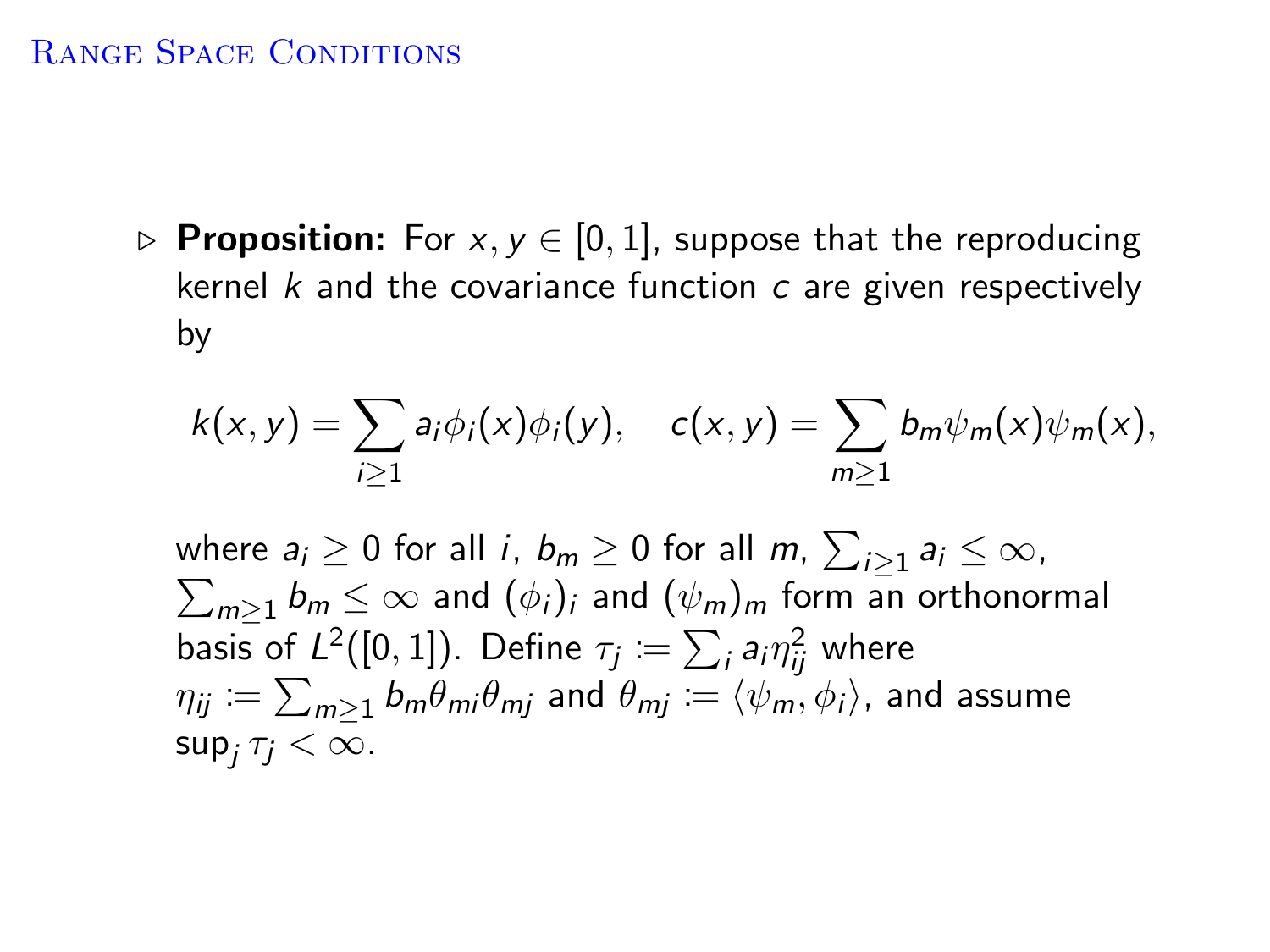$\triangleright$  Then the following hold:

(i) The RKHS induced by the kernel  $k$  is given by

$$
\mathcal{H} = \left\{ f(x) = \sum_{i \geq 1} f_i \phi_i(x), x \in [0,1] : \sum_i \frac{f_i^2}{a_i} < \infty \right\},\
$$

with the associated inner product defined by  $\langle f, g \rangle_{\mathcal{H}} = \sum_i a_i^{-1}$  $i^{-1}$ f<sub>i</sub>g<sub>i</sub>.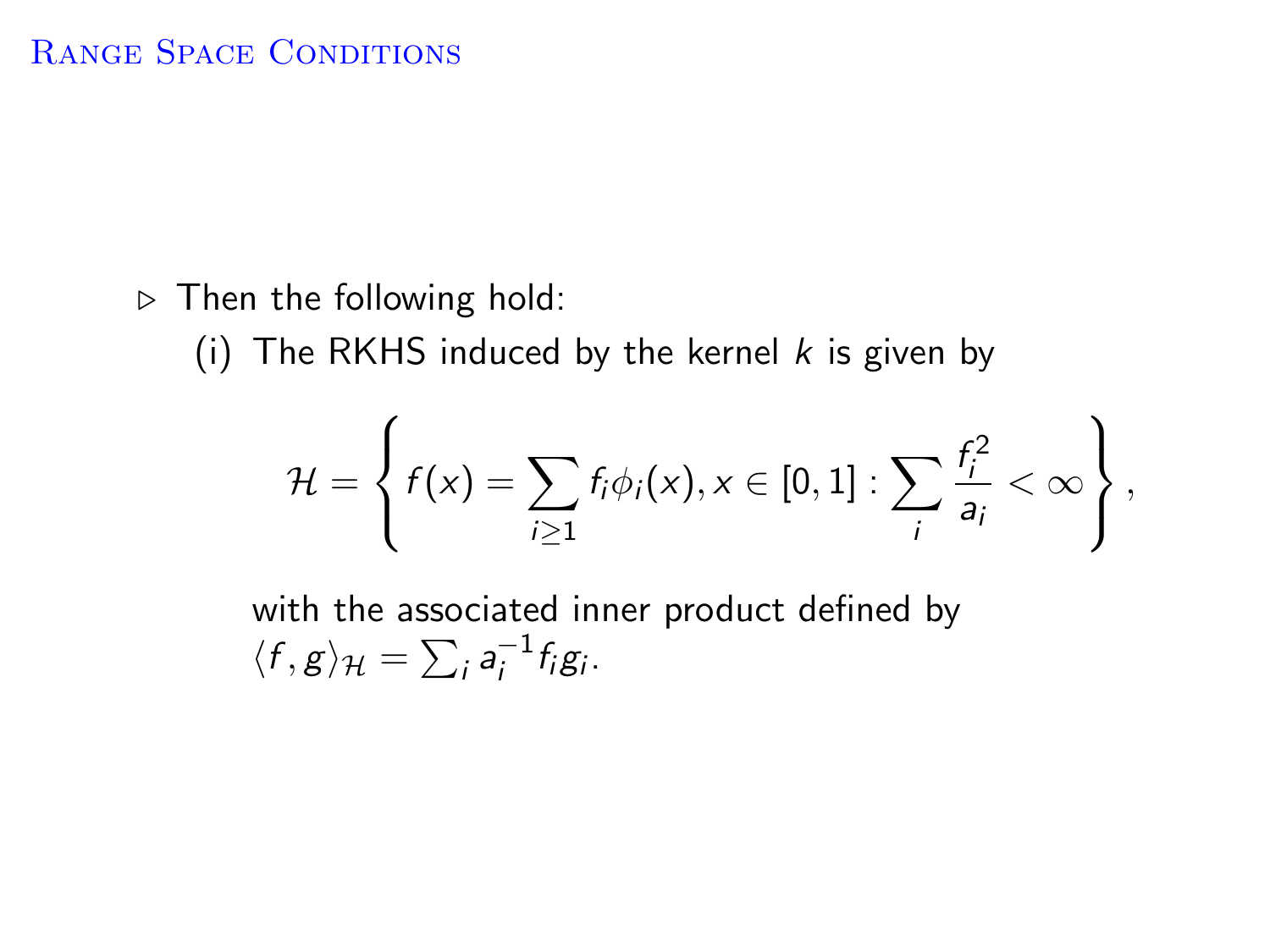## RANGE SPACE CONDITIONS

(ii) The space  $\mathscr{R}(T^{1/2} (T^{1/2} C T^{1/2}))$  satisfies the inclusion  $\mathscr{R}(\,T^{1/2}(\,T^{1/2}C\mathcal{T}^{1/2}))\subset \tilde{\mathcal{H}}\subset \mathcal{H},$ 

where

$$
\tilde{\mathcal{H}} = \left\{ f(x) = \sum_i f_i \phi_i(x), x \in [0,1] : \sum_i \frac{f_i^2}{a_i \tau_i} < \infty \right\},\
$$

is an RKHS induced by the kernel  $\tilde{k}(x,y)=\sum_{i\geq 1}a_i\tau_i\phi_i(x)\phi_i(y)$  with inner product  $\langle f, g \rangle_{\tilde{\mathcal{H}}} = \sum_{i \geq 1} f_i g_i(\tau_i a_i)^{-1}.$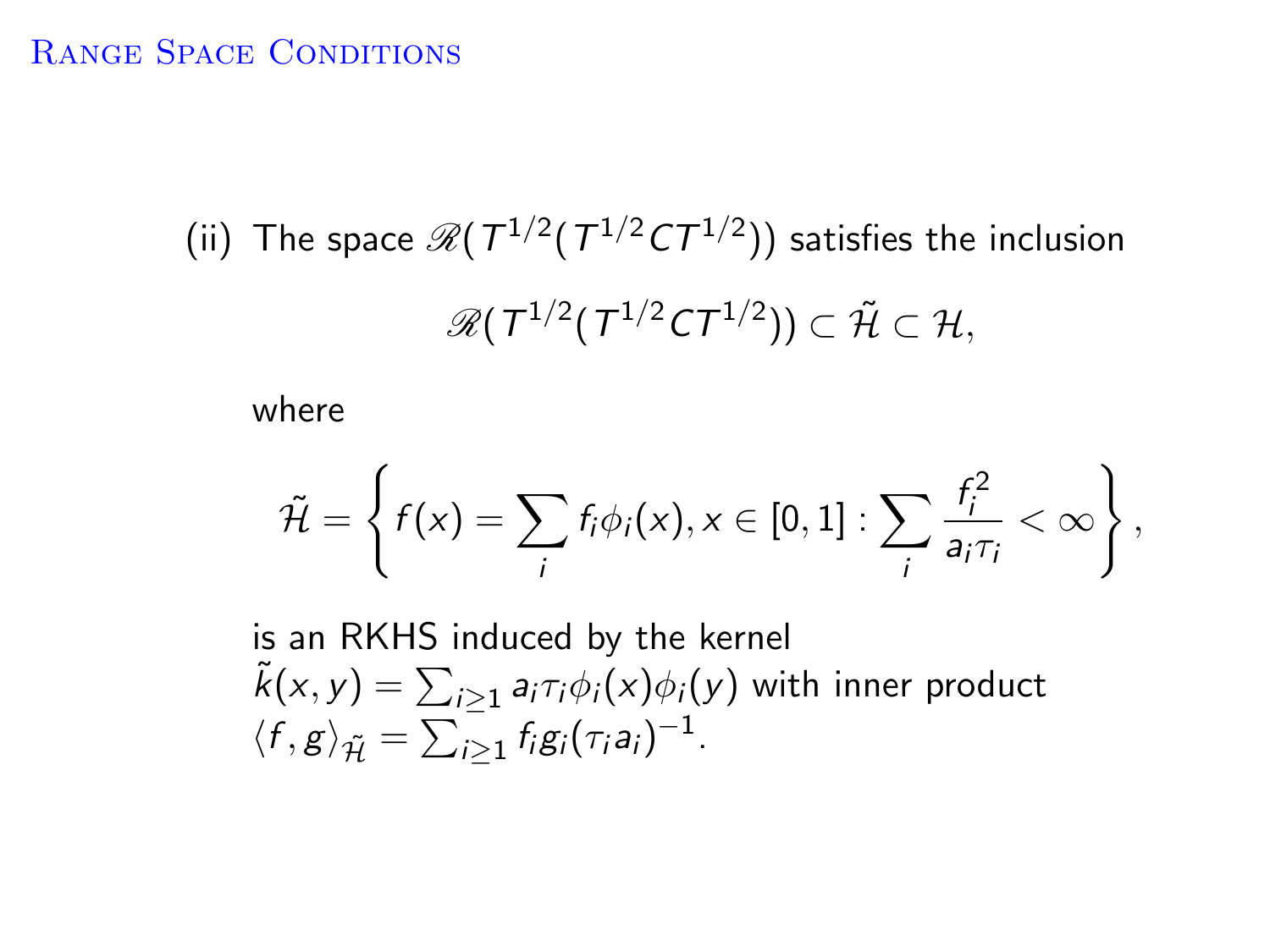#### A CONCRETE EXAMPLE

- $\triangleright$  Suppose  $\phi_i(x) = \cos(i\pi x), x \in [0,1]$  and  $\psi_m(\cdot) = \cos(\omega_m \pi \cdot)$ where  $\omega_m = am + b$  for some  $a, b \in \mathbb{R}$  such that  $\omega_m \notin \mathbb{Z}$  and  $m\in\mathbb{N}.$  Let  $b_m\lesssim m^{-(1+\delta)},$  for some  $\delta>0.$
- $\triangleright$  Then, we have

$$
\theta_{mi} = \frac{\pi \omega_m}{\pi^2 \omega_m^2 - (i\pi)^2} \sin(\pi \omega_m)(-1)^i.
$$

Furthermore,

$$
\eta_{ij} \lesssim (ij)^{-\min\left(1,\frac{\delta+1}{2}\right)},\tag{10}
$$

 $\triangleright$  This implies that  $\tau_j\lesssim j^{-\min(\delta+1,2)}$  and sup $_j|\tau_j|<\infty.$  Hence, the inclusion  $\mathscr{R}(\,T^{1/2}(\,T^{1/2}C\mathcal{T}^{1/2}))\subset\mathcal{\tilde{H}}\subset\mathcal{H},$  follows, where  $\tilde{\mathcal{H}}$  consists of functions that are min  $(1,\frac{1+\delta}{2})$  $\frac{+ \delta}{2}$ ) more smoother than the functions in  $H$ .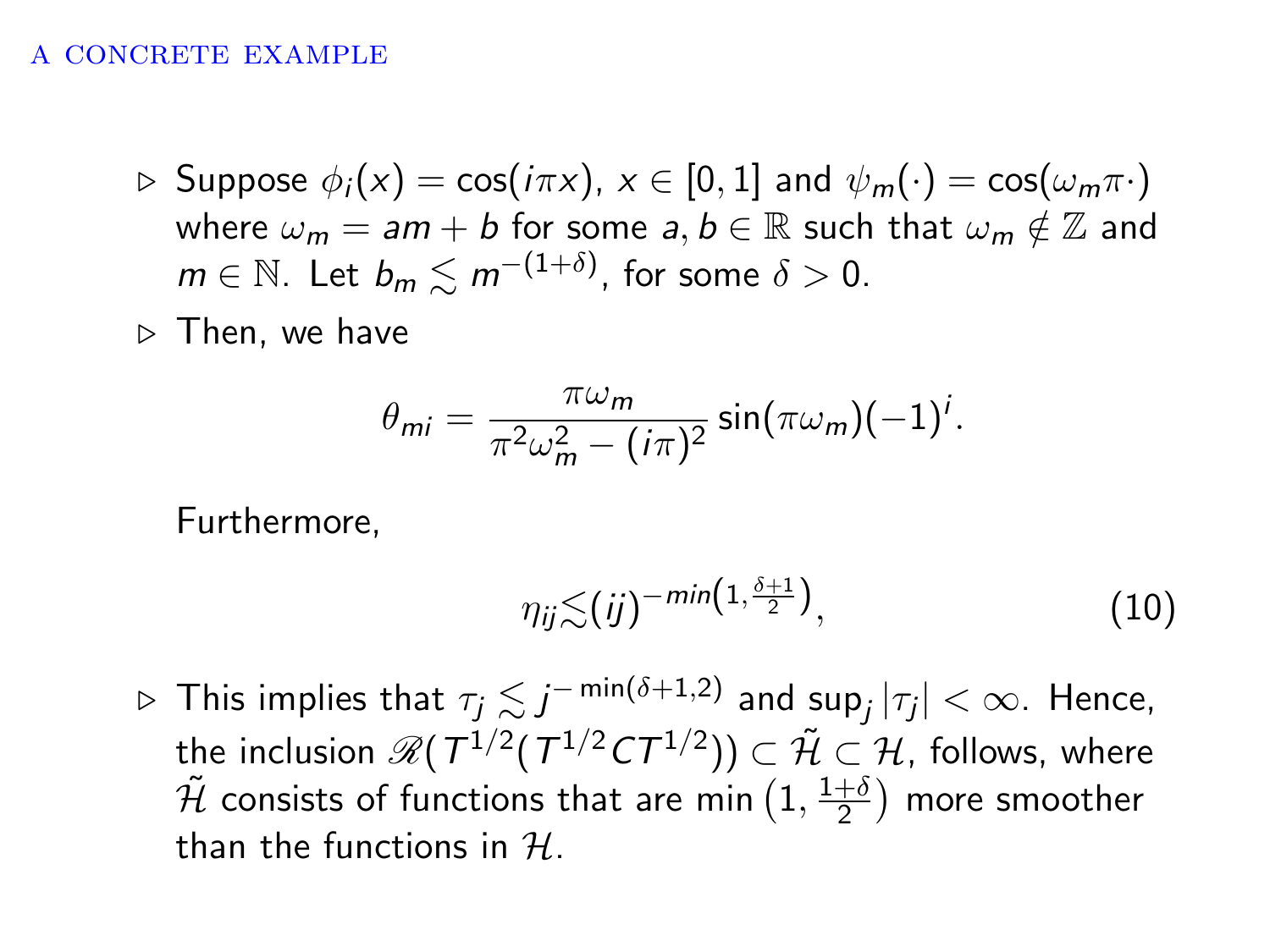$\triangleright$  In the paper we also provide:

- $\rhd$  similar results for prediction.
- $\triangleright$  several other examples.